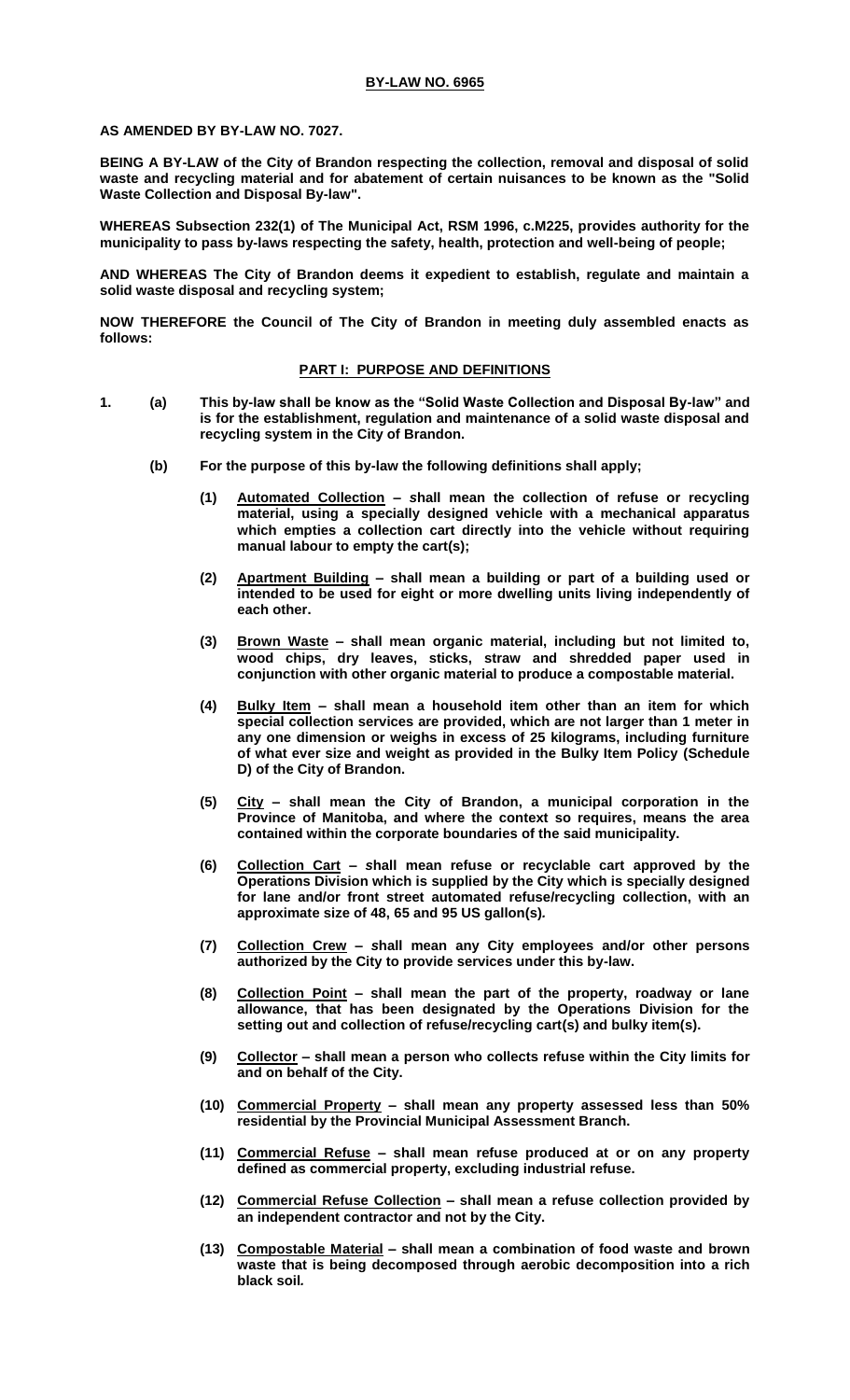- 
- **1. (b) (14) Condominium – shall mean both a bare-land condominium and multi-unit condominium where the ownership of the property is divided amongst a number of owners.**
	- **(15) Contamination – shall mean the co-mingling of an item(s) in refuse/recycling cart(s) referred to in the list below:**
		- **i) recyclable materials**

**ii) refuse**

**OR**

**generally refers to any item which is not acceptable in either the refuse and/or recycling cart such as special wastes or items described in subsection 11. (d) i, ii, iii. In the case of recyclable materials, contamination also refers to recyclable items which may be soiled or dirty, which renders such items non-recyclable.**

- **(16) Contamination of Commercial Refuse – shall mean any load going to the working face of the active landfill cell in which it will be compacted in place and which contains 5% or greater in volume of recyclable material, whereby same shall be charged in accordance with the current City of Brandon Fee Schedule By-law.**
- **(17) Contaminated Soil – shall mean soil contaminated with diesel fuel or gasoline that the City is capable of processing and is licensed to process and must meet criteria set forth by Provincial Legislation.**
- **(18) Contractor – shall mean the operator of a commercial refuse collection system, or any licensed general contractor.**
- **(19) Curbside Collection – refers to the collection of refuse and recyclables, in collection carts provided for by the City, from an approved collection point adjacent to a street curb.**
- **(20) Default Size of Carts – The default size of refuse and/or recycling carts shall be approximately 95 US gallons. Residents will be provided the default size if a request for smaller size is not made as per By-law No.6965.**
- **(21) Extra Municipal Refuse – shall mean all refuse, or contaminated soil, excluding hazardous waste, disposed of at the City's landfill site, which originates outside the boundaries of the City.**
- **(22) Fill Material – shall mean material from excavations, streets or driveway renovations, building and basement demolitions, or other similar activity, which is exclusively comprised of concrete smaller than 300mm (11.8 inches) in any direction, cinder blocks, asphalt, gravel, dirt, or other similar biologically and chemically inert materials; and includes industrial fill material and residential fill material.**
- **(23) Hazardous Waste – shall mean a substance that is designated a "hazardous waste" by regulation under** *The Dangerous Goods Handling and Transportation Act R.S.M. 1987 c. D12.*
- **(24) Household Hazardous Waste (HHW***)* **– shall mean waste material generated in residences that pose a risk to health, safety or the environment when managed in the municipal waste management system.**
- **(25) Industrial, Commercial, Institutional (I.C.I.) Unit – shall mean any building or part thereof used for a distinct and separate industrial, commercial or institutional use.**
- **(26) Industrial Use – shall mean the manufacturing, processing, fabricating or assembly of raw materials or goods, warehousing or bulk storage of goods and related accessory uses.**
- **(27) Institutional Use – shall mean a public or non-profit use and, without limiting the generality of the foregoing, includes schools, places of worship, indoor recreation facilities, community centers, public hospitals and government facilities.**
- **(28) Industrial Fill Material – shall mean fill material hauled by a construction contractor or other person performing work for a fee, which is exclusively comprised of concrete smaller than 300mm (11.8 inches) in any direction, cinder blocks, asphalt, gravel, dirt, or other similar biologically and chemically inert materials; and includes industrial fill material and residential fill material.**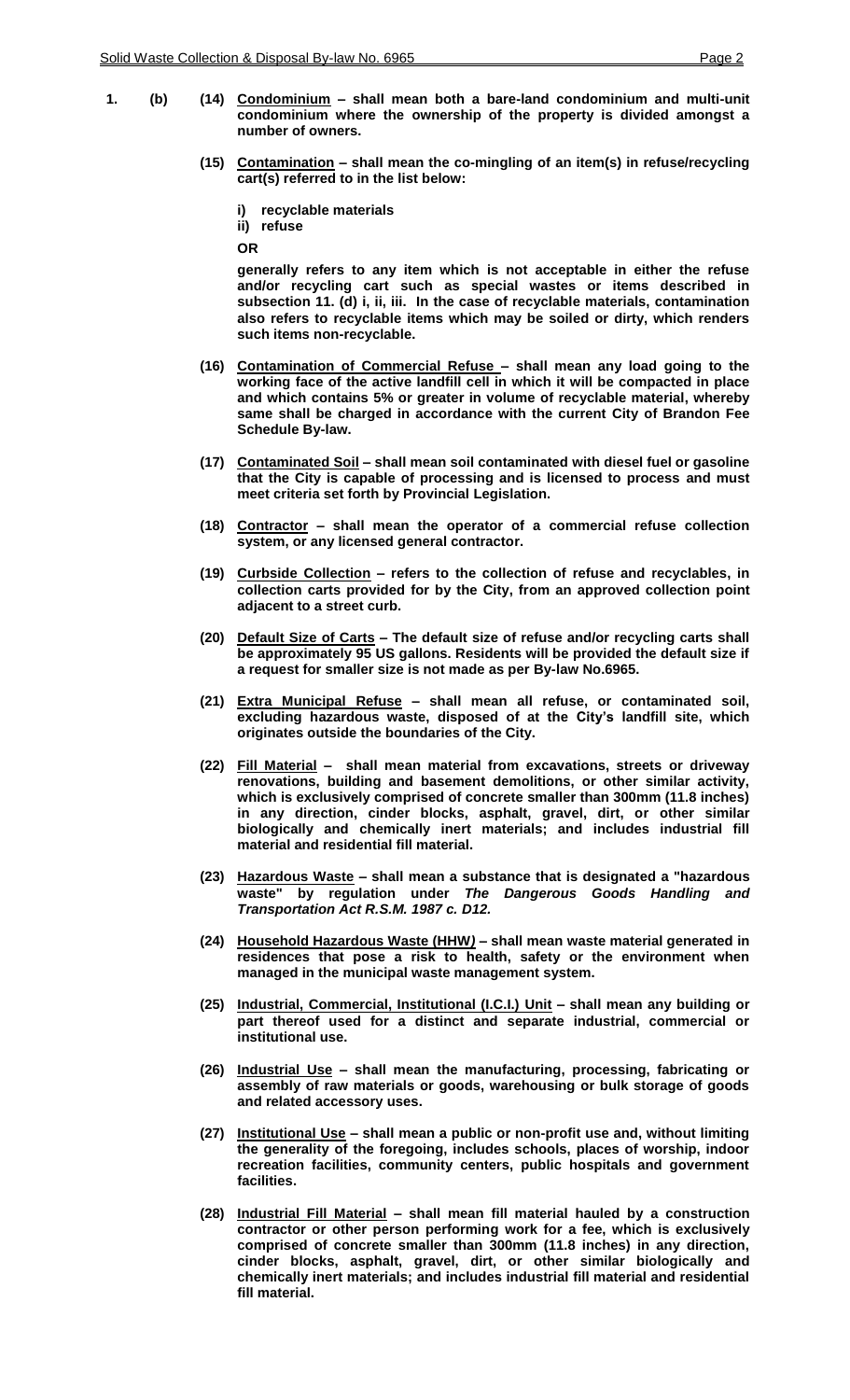- **1. (b) (29) Industrial Refuse – shall mean material from excavations containing biologically degradable material, material from building constructions, repair, alteration or maintenance, debris from any building removed, destroyed by fire or any other cause, material from manufacturing processes, slaughterhouse offal, dead animals, poultry and/or fish, refuse from garages and filling stations, condemned matter or refuse from factories, or other works, from fruits and vegetable warehouses or market gardeners and ashes from steam power plants.**
	- **(30) Liquid Industrial Waste – shall mean waste generated by industrial processes that has a slump of more than 150 mm using the slump test method (slump test, C.S.A. Standards Test Method A23.1-5C), and does not include hazardous waste or industrial waste.**
	- **(31) Liquid Waste – shall mean sewage, sewage effluent and sludge from septic tanks, holding tanks and municipal sewage treatment systems and has a slump of more than 150 mm using the slump test method (slump test, C.S.A. Standards Test Method A23.1-5C), or based on current Provincial/Federal Legislation.**
	- **(32) Landfill Site – shall mean the City's landfill site which is designated by the City as the current landfill site for the purpose of disposing of refuse.**
	- **(33) Landfill Cell – shall mean the area of the landfill where solid waste is hauled by residential and commercial customers. It is lined by a non-penetrable plastic membrane that insures potentially hazardous materials are captured before entering the ground water.**
	- **(34) Litter – shall mean accumulated odds and ends, leavings, a state of untidiness, a disorderly accumulation of paper and other refuse.**
	- **(35) Manure – shall mean animal excreta combined with straw or other similar material acceptable to processing in an aerobic composting operation. It is to be free of wax paper, plastics, metal cans, glass or other similar contamination.**
	- **(36) Material Safety Data Sheets (MSDS) – shall mean an informational form detailing the chemical and physical properties, hazards and way of safely handling a toxic chemical.**
	- **(37) Mobile Home Park – shall mean an area that is intended to be used, and is used primarily, as a site for the placing or parking of mobile homes and where the owner of the mobile home is charged a fee by the owner of the land for parking rights.**
	- **(38) Multiple Family Dwelling – shall mean a building or portion thereof, designed for occupancy by three (3) or more families living independently of each other.**
	- **(39) Neighborhood Sweep – shall mean any program held for the removal of large residential refuse items such as stoves, refrigerators** *(only if clean)* **mattresses, bed springs and such other items which may be found in a residence.**
	- **(40) Notification of Non-Compliance – shall mean any owner/occupier of a parcel found to be contaminating refuse/recycling carts shall be given written notice by the Operations Division of noncompliance.**
	- **(40.1) Organic Waste - is a type of waste material that typically originates from plant or animal sources which may be broken down by other living organisms. The finished product becomes a valuable resource known as compost. See Schedule "E" for examples of acceptable and non-acceptable organics materials. [EN. B/L 7027]**
		- **(41) Owner – shall mean a person who is an owner of a freehold estate in land in a municipality; and includes a person who is the owner of such an estate jointly owned with another person; and a person who is registered under "The Condominium Act" as the owner, as defined in that Act, of a unit under that Act. The term owner shall include occupant in the case of rental premises.**
		- **(42) Parcel – shall mean any lot, block or other area in which land is held or into which it is subdivided.**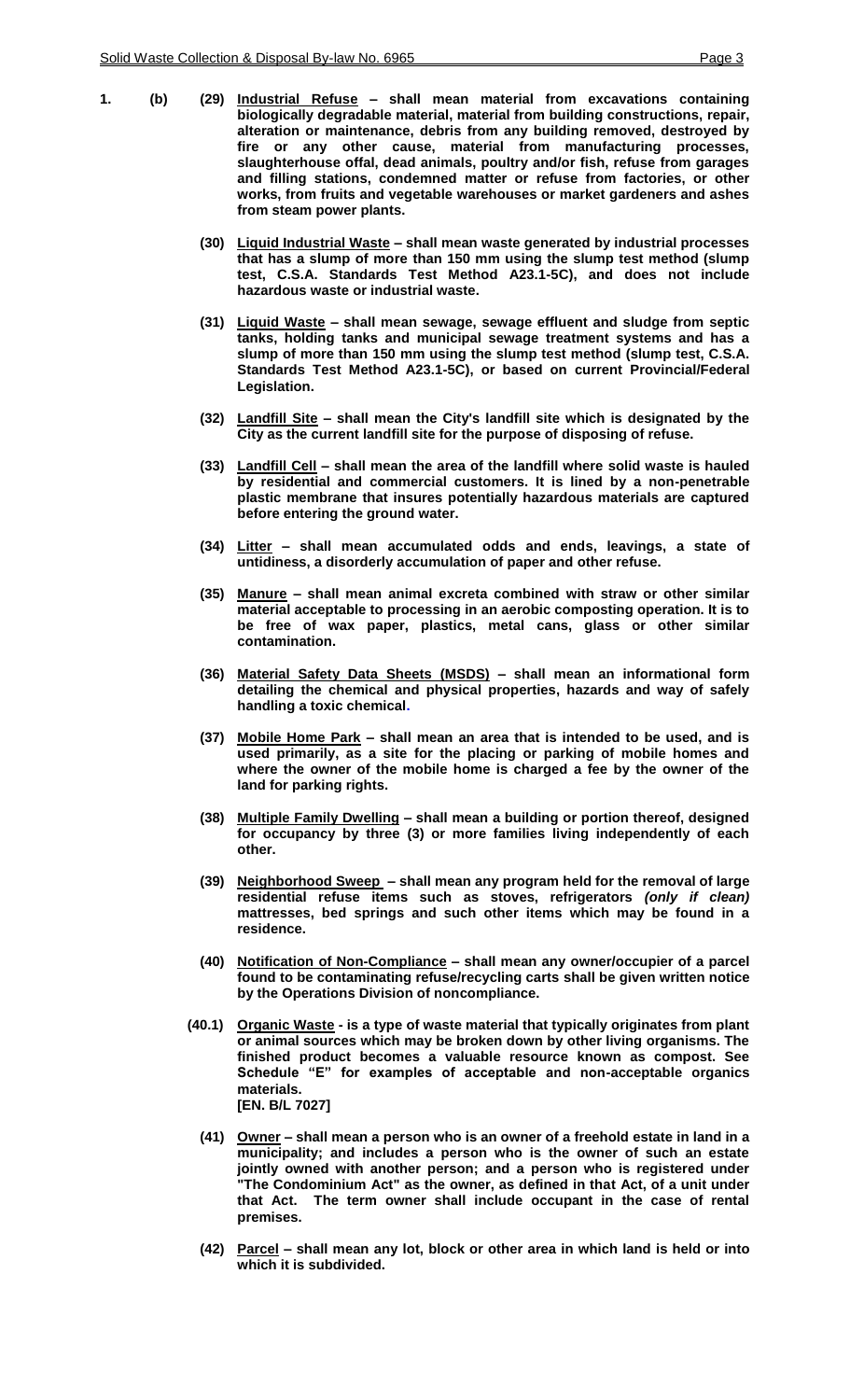- **1. (b) (43) Person with Disability – shall mean a person who, in the opinion of his or her physician, is, by reason of a permanent or temporary disability, unable to comply with the requirements of this by-law with respect to setting out refuse/recycling cart(s) at the appropriate collection point.**
	- **(44) Recyclable Wastewater Sludge – shall mean sludge derived from a wastewater treatment process used in conjunction with a domestic sewage system. The sludge must not contain heavy metals or other forms of contamination which would restrict it from use in the production of quality compost.**
	- **(45) Recyclable Material – includes paper and cardboard, plastics, metals and glass and other products that run in compliance with Provincial Product Stewardship Programs.**
	- **(46) Recycling Management Plan – A plan provided to the City of Brandon Operations Division by the managers and/or owners of large apartment complexes to summarize how they will handle recyclable materials that are generated by their tenants. The purpose of this plan is to support and promote waste diversion activities within the City of Brandon.**
	- **(47)****Refuse – including debris, garbage and litter, shall mean that which is refused or rejected as useless or worthless matter, filth, residential refuse, industrial refuse, or commercial refuse, rubbish, scum or leavings, including all foreign substances and pollutants other than liquid sewage, liquid waste, hazardous waste, and contaminated soil; and "Waste" and "Solid Waste" shall have a similar meaning.**
	- **(48) Residence – shall mean any single dwelling unit, including but not limited to a single family dwelling, a mobile home, a condominium unit, a row housing unit or a single apartment.**
	- **(49) Residential Fill Material – shall mean fill material created and hauled by the resident of the residential property from which the fill originated. Which is exclusively comprised of concrete smaller than 300mm (11.8 inches) in any direction, cinder blocks, asphalt, gravel, dirt, or other similar biologically and chemically inert materials.**
	- **(50) Residential Property – shall mean any property assessed fifty percent (50%) or more residential by the Provincial Municipal Assessment Branch.**
	- **(51) Residential Refuse – shall mean refuse material, other than industrial refuse and commercial refuse, and limited to 25 kilograms in weight per item and a maximum of 1 meter in dimension in any one way, not exceeding;**
		- **i) 0.75 cubic meter, per collection, from any single family residence;**
		- **ii) 0.75 cubic meter, per mobile home unit, from any mobile home park; or**
		- **iii) 0.25 cubic meter, per unit collection, from any multiple dwelling.**

**Not withstanding the above, where a residential use occupies part of a commercial property the Operations Division may authorize residential refuse collection for the residential use at such location.**

- **(52) Sanitation Section – shall mean the Sanitation Section of the City's Operations Division.**
- **(53) Save Harmless Agreement – shall mean an arrangement between parties in which one party assumes the liability and agrees to hold the other party blameless.**
- **(53.1) Service Change – includes but is not limited to the following:**
	- **i) A request made by a resident to change from one residential cart size to another in accordance with section 6.(h) of this bylaw**
	- **ii) Delivery or removal of an organic waste cart by request of property owner and/or occupier.**
	- **iii) Delivery or removal of an additional residential refuse and/or recycling cart by request of property owner and/or occupier.**
	- **iv) The property owner or occupier, person making the request, shall be responsible for any required fees in accordance with the City of Brandon Fee Schedule.**
	- **[EN. B/L 7027]**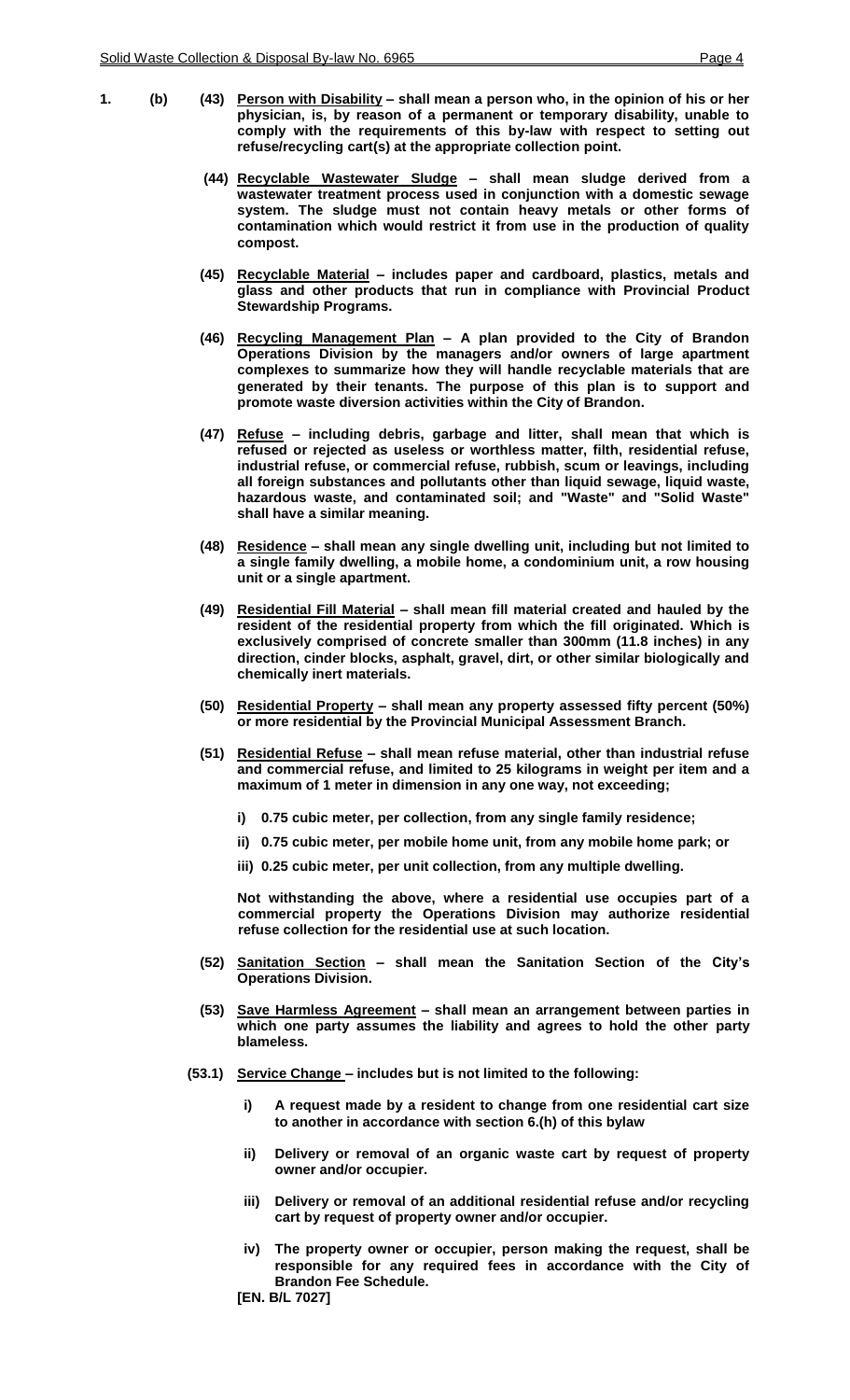- **1. (b) (54) Sharps – shall mean needles, syringes, blades, laboratory glass, or other such objects capable of causing punctures or cuts.**
	- **(55) Shopping Cart – shall mean any wagon, cart, or device designed to be either drawn or propelled by shall mean of human power and intended principally for conveyance of produce or merchandise in and about retail stores.**
	- **(56) Special Waste – includes, but not limited to, hazardous wastes, pathological wastes, explosives, radioactive material, security wastes, confidential documents, negotiable papers, medical wastes, and construction or demolition of buildings and structures, dead animals, and all animal parts and any hazardous waste or other prescribed substance, under contaminated sites legislation in the Province of Manitoba.**
	- **(57) Tipping Fee – shall mean the charge for disposal based upon weight for refuse, industrial fill material, hazardous waste, and contaminated soil.**
	- **(58) White Goods – shall mean metal appliances such as refrigerators, freezers, clothes washers, dishwashers, clothes dryers, ranges, stoves, air conditioners and hot water tanks, but do not include these items when discarded as a result of renovations to a Multi-Residential Complex. Residents shall request these items be collected using the Bulky Item Policy.**

#### **PART II: COLLECTION AND DISPOSAL SYSTEM**

#### **ELIGIBILITY OF SERVICES**

- *2.* **(a) Subject to the terms and conditions contained in this by-law and any directives issued by City Council from time to time, the City shall collect garbage, recyclable materials, organics and items eligible for bulky item collection services from residential properties. [AM. B/L 7027]**
	- **(b) Every owner of a multiple household residence shall ensure that specific recycling and organics instructions for residents are posted in locations at the multiple household residences as designated by the Operations Division.**
	- **(c) The Operations Division may determine that owners of multi family dwellings who do not participate fully in the City's collection of recyclable materials are not eligible to receive any services and must provide the City of Brandon with a recycling management plan within 60 days of request.**
	- **(d) An owner of a multi unit building may opt out of receiving all of the services provided by the Operations Division, in a form satisfactory to the Operations Division, setting out an effective date for the services to end. With a new service provider taking over collection, the manager and/or owner of the property must provide the City of Brandon with a recycling management plan within 60 days of termination of services.**
	- **(e) Every owner and occupier of a parcel containing only a single family building or only a two-family building shall make use of the solid waste disposal services provided by the City of Brandon.**
	- **(f) Notwithstanding the foregoing, if the Operations Division considers that a parcel cannot be safely, efficiently and legally serviced, the Operations Division shall exclude that parcel from servicing under this bylaw, the Waste Collection Design Standards Manual and, upon notice to the owner of the parcel, shall not be permitted or required to receive the City's solid waste disposal service(s). [AM. B/L 7027]**
	- **(g) An owner of a parcel containing a multi-family dwelling or an I.C.I. unit may opt to use the City services set out in subsection 6 (f) and may apply to the Operations Division for such services. The Operations Division shall accept the application if the Operations Division is satisfied that the parcel can be safely, efficiently and legally serviced by the City's automated collection system. If it is deemed that the parcel cannot be safely, efficiently and legally serviced by the City's automated collection system the owner must arrange for commercial refuse and recycling collection at the expense of property owner and provide a recycling management plan to the city within 60 days of request.**
	- **(h) Commercial property owners, or occupants, may enter into a written contract with the City for the removal of commercial refuse, at rates set forth in the City of Brandon Fee Schedule By-law.**
	- **(i) The City shall not provide refuse/recycling/organics collection services beyond the boundaries of the City of Brandon without prior approval from City Council. [AM. B/L 7027]**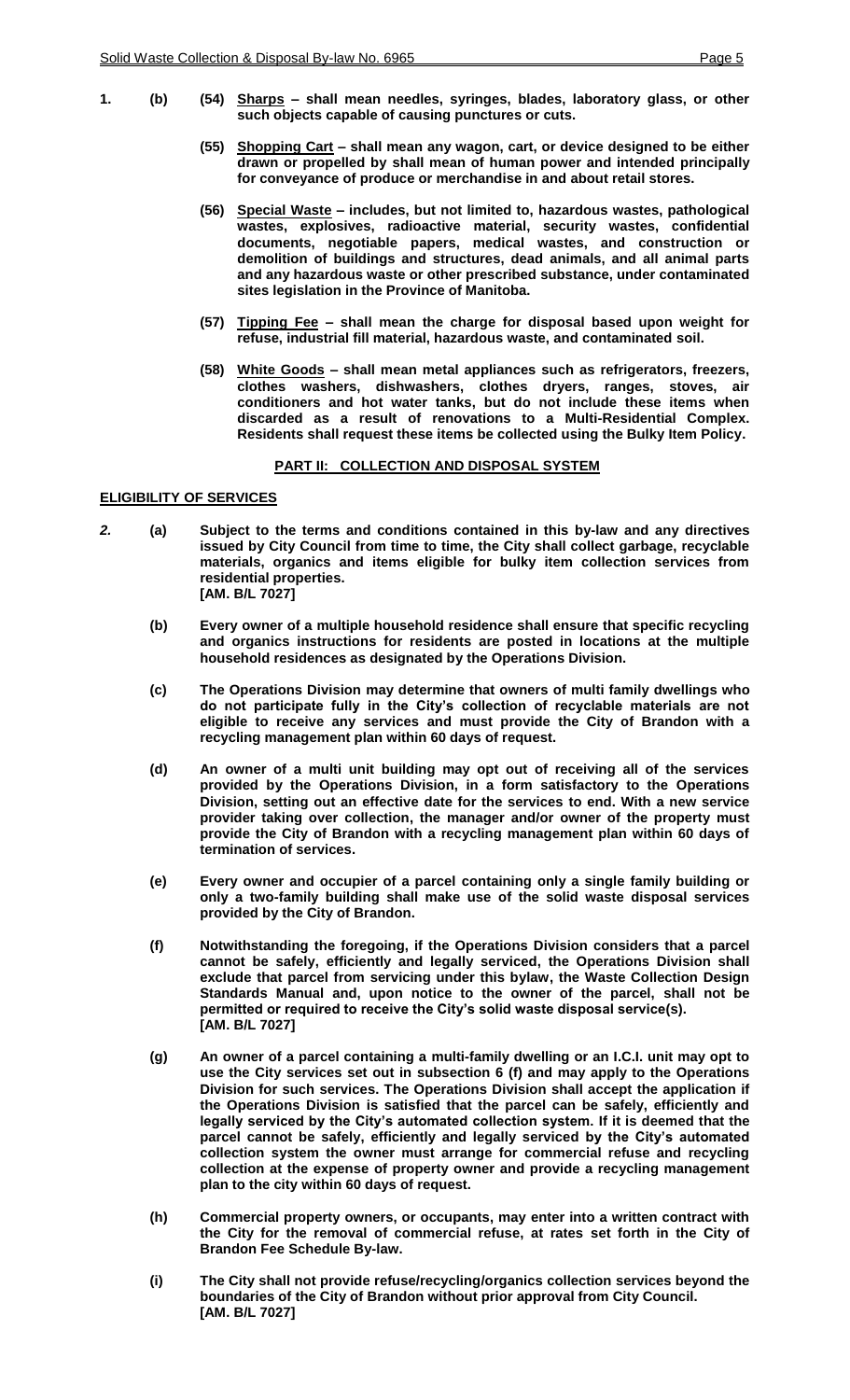**2. (j) Only properties with six (6) or less dwelling units are eligible to participate in the cities organics collection program unless approved otherwise by the Operations Division. [EN. B/L 7027]**

#### **FREQUENCY OF REFUSE AND RECYCLING COLLECTION SERVICES**

- **3. (a) The City shall provide the following services by way of automated collection to each parcel under this section and, as applicable, to those parcels for which owners opt to receive City services are accepted:**
	- **i) Refuse collection once per week on the same day of the week every week from Tuesday to Friday unless adjusted for the following statutory holidays; Christmas, New Year's Day and Remembrance Day;**
	- **ii) Recyclable collection once per week on the same day of the week every week from Tuesday to Friday unless adjusted for the following statutory holidays; Christmas, New Year's Day and Remembrance Day;**
	- **iii) Organic collection once every 4 day cycle on the same day of the week every week from Tuesday to Friday unless adjusted for the following statutory holidays; Christmas, New Year's Day and Remembrance Day;**
		- **a) Organics to be collected only during seasonally warmer months of May to October. Additional collection days during the winter months may be scheduled if demand permits it.**

**[AM. B/L 7027]**

**(b) An owner of a parcel receiving services under this bylaw may from time to time request in writing or in person to the Operations Division that the City increase the number of carts in accordance with current City of Brandon Fee Schedule for all styles of collection carts to be collected. [AM. B/L 7027]**

#### **BULKY ITEM COLLECTION SERVICES**

- **4. (a) The City shall provide bulky item collection services to an owner with respect to the items referred to in the Bulky Item Policy attached hereto as Schedule "D", provided that:**
	- **i) The owner contacts the Operations Division prior to setting out the item requiring bulky item collection services;**
	- **ii) The owner pays the appropriate fees as set forth in the City of Brandon annual fee schedule;**
	- **iii) The owner complies with all directions of the Operations Division with respect to the preparation of the affected item(s) for setting out and collection; and**
	- **iv) Small tree branches and twigs shall be tied in bundles not to exceed 1 meter in length and other garden refuse and yard waste must be bagged and placed inside the refuse cart.**
	- **(b) The Operations Division may authorize a Neighborhood Sweep Program from time to time to promote the beautification of the City and to provide residents a means by which to dispose of unwanted items.**
	- **(c) An owner shall ensure that the doors are removed from any appliance eligible to be collected under this section before setting out the appliance for collection.**
	- **(d) Bulky item collection services shall be provided by the City on a "first requested, first served" basis.**
	- **(e) The Operations Division may refuse or limit the amount of bulky item collection services provided to an owner.**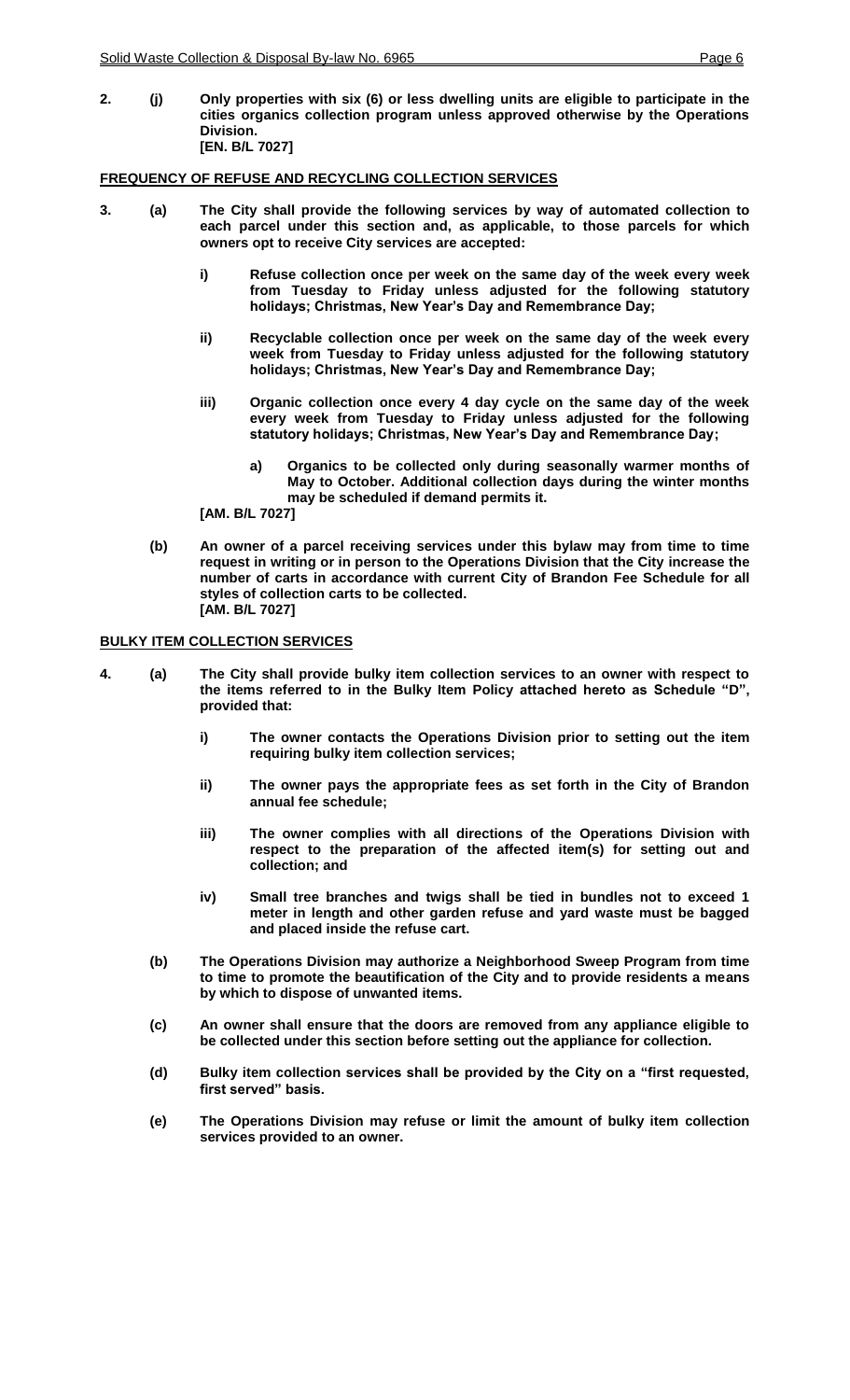## **COLLECTION OF HOUSEHOLD HAZARDOUS WASTE**

- **5. (a) The City shall not collect household hazardous waste during its regularly scheduled curbside collection program.**
	- **(b) No owner shall set out household hazardous waste for collection by the City, either on its own or mixed with any waste with respect to which the City provides services.**
	- **(c) No person shall deposit or accept hazardous wastes into a waste disposal ground except in accordance with** *The Dangerous Goods Handling and Transportation Act* **and the regulations made under it.**
	- **(d) The City may provide to residents semi-annual depots for the sole purpose of collecting household hazardous waste.**
	- **(e) The City may authorize or endorse a household hazardous waste disposal depot to provide residents a means by which to dispose of household hazardous waste items.**

## **REFUSE/ RECYCLING AND ORGANIC CARTS**

- **6. (a) Only refuse/recycling carts approved by the Operations Division as to size and location shall be utilized for retention of industrial refuse, commercial refuse, or residential refuse to be collected by the Sanitation Section.** 
	- **(b) The City will provide owners of household residences who receive residential curbside collection with refuse, and recycling and organic carts (on a voluntary basis) as set out in the guidelines for container distribution in Schedule C. All properties with up to 6 units who volunteer to participate in the organics collection program shall receive only one 95 gallon cart. [AM. B/L 7027]**
	- **(c) Owners of household residences may choose the size of refuse and recycling carts for the property, but if no choice is made, the Operations Division will select the default size (95 gallons). The quantity of carts provided is set forth in Schedule C.**
	- **(d) Owners of household residences, with one or two dwelling units, shall be given only one refuse and one recycling cart per dwelling unit.**
	- **(e) Owners of household residences, with one or two dwelling units, may choose the size of the refuse and recycling cart, but if no choice is made, the Operations Division will select the default size (95 gallons) of the refuse and recycling cart.**
	- **(e.1) Owners with 6 or less units shall choose to participate in an organics collection program on a voluntary basis and the size of the cart will be approximately 95 gallons. [EN. B/L 7027]**
	- **(f) Owners of household residences with three to seven dwelling units may not choose the size of the refuse and recycling carts for the property. The quantity of carts for each parcel is determined by the guidelines set forth by the Operations Division. Each multi-family dwelling shall receive one refuse and one recycling cart for every three dwelling units as set forth by Schedule C.**
	- **(g) The Operations Division may, in their discretion, determine whether to provide additional refuse and recycling carts as requested by an owner under subsection 6(f) provided the owner or occupier of the property already has the large capacity cart. Residents shall pay the applicable cart charges and collections fees for all extra carts on a weekly basis. [AM. B/L 7027]**
	- **(h) The size of refuse and recycling carts available to choose from are:**
		- **i) Small – approximately 48 US gallon capacity (no longer available);**
			- **iI) Medium – approximately 65 US gallon capacity;**
		- **iiI) Large – approximately 95 US gallon capacity.**
	- **(i) The refuse and recycling carts remain the property of the City at all times.**
	- **(j) Each owner to whom a refuse, recycling cart and an organic cart is issued shall keep the refuse and recycling carts in good condition, and not in a condition that is noxious, offensive or dangerous to public health and shall clean such carts on a regular basis or when requested to do so by the Sanitation Section. [AM. B/L 7027]**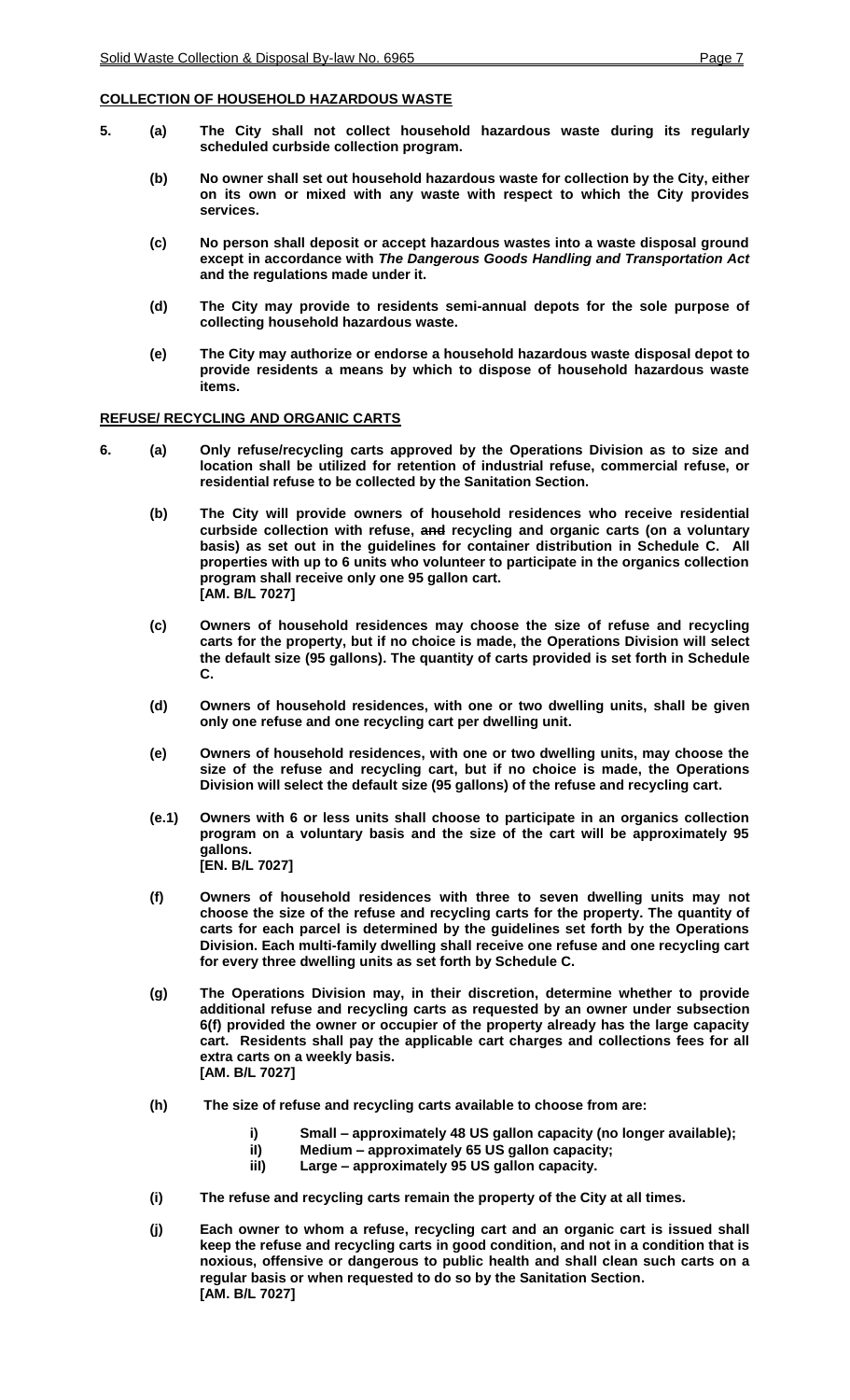- **6. (k) Each owner shall return either the refuse or the recycling cart or both to the City upon request.**
	- **(l) If either a refuse, recycling cart or organic cart is damaged, the owner to whom the cart is issued may make a request to the Operations Division to repair the cart at no cost to the owner subject to section 8(b) and 8(d).**
		- **i) If a refuse, recycling or an organics cart damage is deemed to be as a result of non-compliance with any part of this by-law, the resident shall be responsible for the full cost of replacement along with any other applicable fees or charges. [AM. B/L 7027]**
	- **(m) If either a refuse, recycling or organics cart is damaged as a result of owners or occupiers neglect and/or willful damage, they shall be responsible for any costs incurred as a result of damage. [AM. B/L 7027]**
	- **(n) If either a refuse, recycling or organics cart is lost or stolen, the owner shall contact the Operations Division to issue a new refuse, recycling or organics cart as required. [AM. B/L 7027]**
	- **(o) The owner shall pay the fee set out in City's annual fee schedule for the replacement of the lost or stolen cart.**
	- **(p) Each owner to whom a refuse or a recycling cart is provided may exchange the bin for a different size by making a request to the Operations Division and paying the applicable bin exchange fee set out in the City's Fee Schedule By-law.**
	- **(q) i) The developer of any new single family residence shall, at their expense, be required to supply both a refuse and recycling cart.**
		- **ii) The developer of any other new residential properties, including duplexes, triplexes and apartment complexes including condominiums or row houses with six (6) or less units, shall be required to supply, at their expense, refuse and recycling carts in accordance with Schedule "C". [AM. B/L 7027]**
		- **iii) The developer of any other new residential properties, including duplexes, triplexes and apartment complexes including condominiums or row houses with six (6) or less units, may supply, at their expense, organic carts.**
		- **iv) The developer of any new residential properties with seven (7) or more units, excluding mobile home parts, must supply at their expense, refuse and recycling bins for collection by a commercial hauler.**

**[EN. B/L 7027]**

- **(r) The owners and operators of apartment complexes, including condominiums or row houses containing eight (8) or more units shall be required to supply, at their expense, refuse and recycling carts***, or shall* **at their expense, arrange for commercial refuse collection services.**
- **(s) Churches and community centres shall be entitled to access refuse/recycling carts.**
- **(t) Any owners or occupier of property producing more solid waste than can be accommodated in the refuse containers in accordance with Schedule "C", shall be required either to provide additional containers compatible with the City refuse collection system and or to arrange for commercial refuse collection at the expense of the owner or occupant or purchase bulky item tags as per the bulky item policy. [AM. B/L 7027]**
- **(u) Every person providing, or having provided for, a refuse container, as required by this by-law, shall keep the cover of such container closed, except when placing refuse therein or when stacking refuse for collection purposes.**
- **(v) Under no circumstances shall any person alter or modify refuse/recycling carts without the written consent of the Operations Division, for the purpose of changing the intended use of said carts.**
- **(w) Refuse and recycling carts are identified by serial numbers designated to a specific address. Any person who violates, contravenes, or fails to observe and carry out any provisions of the Bylaw are subject to penalty according to subsection 16 (a) of this By-law.**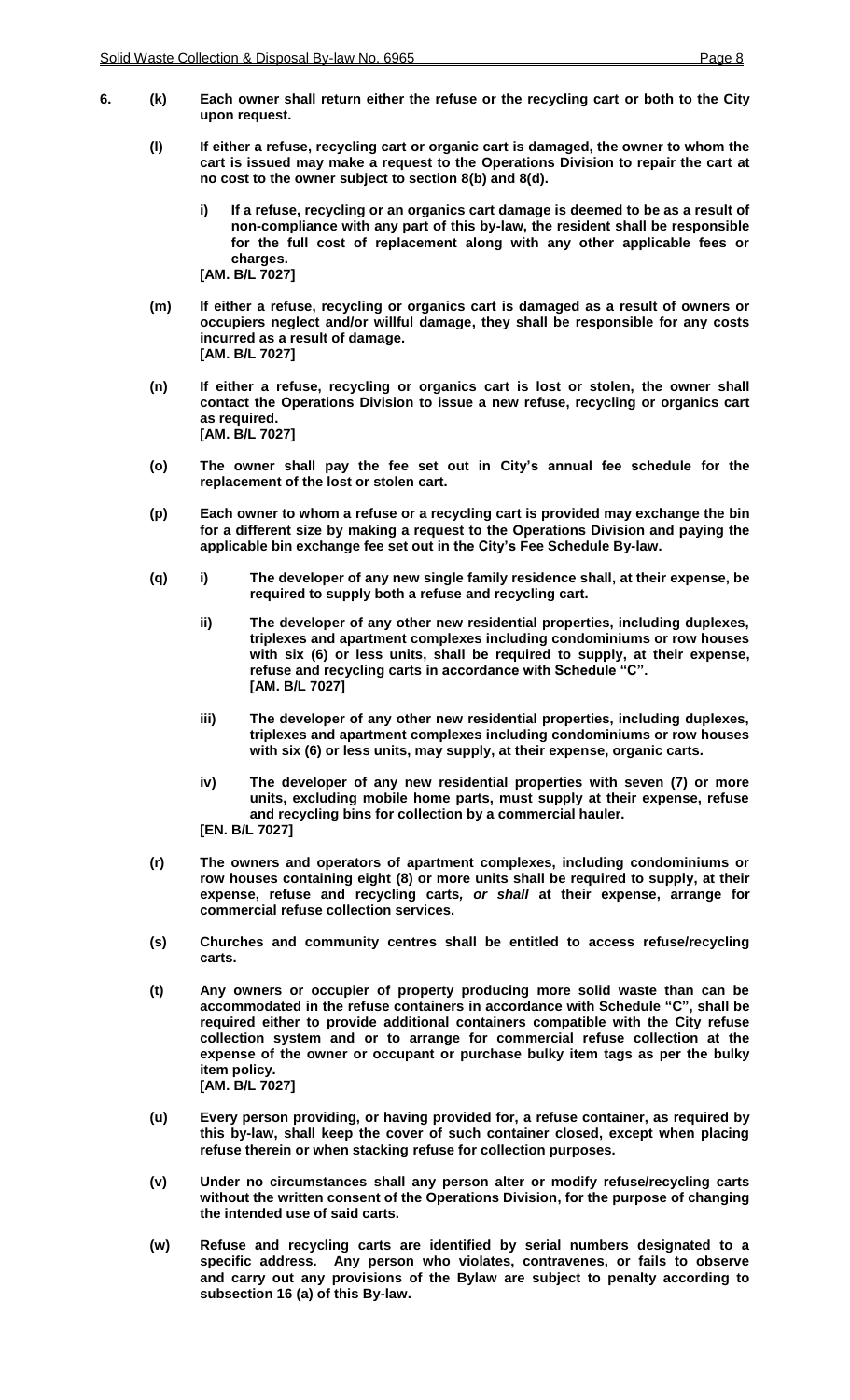## **SETTING OUT REFUSE/RECYCLING/ORGANIC CARTS, BULKY ITEM COLLECTION SERVICES ITEMS**

- **7. (a) No owner and/or occupier shall set out refuse/recyclable/organic materials, and/or items for which bulky item collection services are provided for collection unless the refuse/recyclable materials and/or items for which bulky item collection services are;**
	- **i) placed as close as possible to the edge of the roadway without obstructing the roadway, laneway or sidewalk; and**

**ii) are free from contamination.**

**[AM. B/L 7027]**

- **(b) Owners of household residents and multiple household residents who receive recycling collection services shall set out the recyclable materials, loose and free of plastic bags or any other wrapping in the appropriate recycling container.**
- **(c) It is the responsibility of the owner, manager or superintendant of a building to ensure that recycling carts are free of contamination and that refuse carts are free of recyclable materials. Carts that are contaminated will not be collected and could lead to the termination of collection services due to non-compliance. Carts contaminated shall be charged a fee in accordance with the City of Brandon Fee Schedule. [AM. B/L 7027]**
- **(d) Any person caught contaminating another residents refuse and/or recycling cart will face penalty under subsection 16 (a) of this bylaw.**
- **(e) Residents shall keep all areas where refuse/recycling carts are to be placed clear of snow and litter, in such a manner suitable for mechanical pick-up without operators being required to make manual adjustments to allow for pickup of containers. Seasonal changes may require change of location for collection to be determined by the Operations Division***.* **No refuse/recycling materials shall be allowed around the refuse/recycling cart(s); residents are required to deposit all material into the appropriate collection cart free of contamination.**
	- **i) The City will not be responsible for emptying carts that are inaccessible to the collection vehicle.**
	- **ii) The operator is not required to exit the collection vehicle to facilitate automated collection.**
- **(f) Subject to Section 4, no owner shall set out, nor shall the City be obliged to collect, any item, other than a bulky item or an item for which special collection services are provided, which weighs in excess of 25 kilograms, whether such item be a bundle, in a container, or loose.**
- **(g) An owner shall not fill a refuse cart or recycling cart:**
	- **i) to a gross weight that exceeds the manufactures weight limit for the bin in the following table:**

| <b>Garbage Bin/Recycling Bin Size</b> | <b>Weight Limit</b> |  |
|---------------------------------------|---------------------|--|
| Small (approx. 48 US gallons)         | 50 ka               |  |
| Medium (approx. 65 US gallons)        | 100 ka              |  |
| Large (approx. 95 US gallons)         | 150 ka              |  |

- **ii) to the extent that the lid does not close.**
- **(h) If rear gate or fence modifications are needed to accommodate rear lane access for the carts, this shall be the responsibility of the property owner.**
- **(i) Where a lane exists at the rear of any dwelling, carts shall be placed for collection within the property line adjacent to the lane allowance.**
- **(j) Where no lane exists at the rear of any residence, or where other special conditions exist such as unimproved lanes, steep grades or any condition that makes collection impractical or hazardous, carts shall be placed adjacent to the front curbline with prior written approval from the Operations Division.**
- **(k) During collection days, organic, recycling and refuse carts shall be placed on streets and lanes adjacent to the curb or boulevard, but clearly off the travelled portion of the roadway.**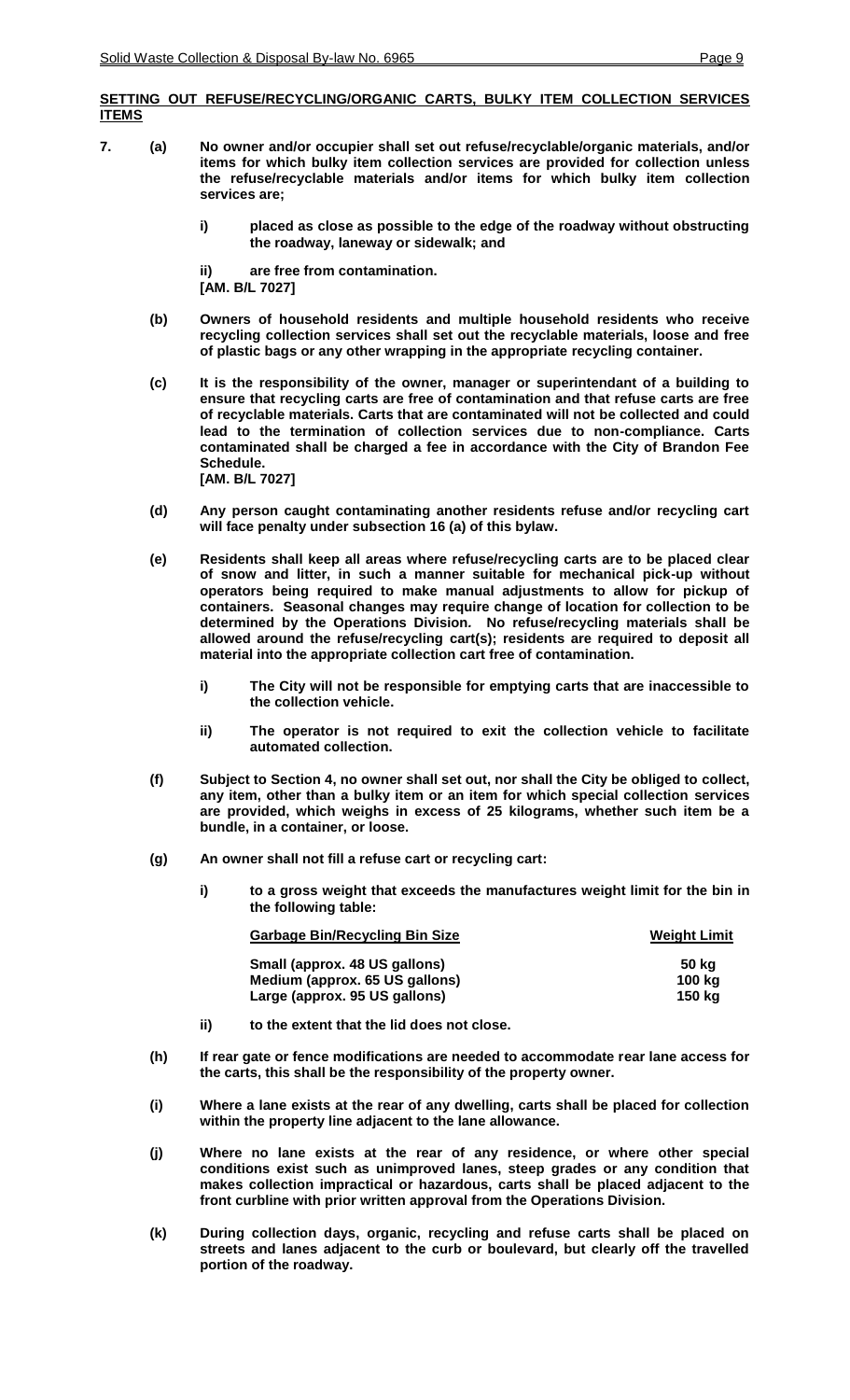**7. (l) Carts placed out for collection may be moved back from the front curb line only to accommodate planned snow removal or road maintenance.**

**(m) When not in use, carts must be stored on the service users or occupiers property. [EN. B/L 7027]**

## **TIMES FOR SETTING OUT REFUSE AND RECYLING CARTS**

- **8. (a) Every owner of a parcel and occupier of any premises on a parcel that receives front street or back lane collection services under this bylaw shall keep on the parcel at all times all collection carts supplied to the parcel. [AM. B/L 7027]**
	- **(b) Refuse and recycling carts that are considered front street or back lane collection are to be set out only when full at the collection point no earlier than 12 hours before collection occurs and no later than 7:00 a.m. on the designated collection day. [AM. B/L 7027]**
	- **(c) The collection carts supplied to the parcel shall be placed in accordance with the instructions of the Operations Division and in a location on the parcel designated by the Operations Division.**
	- **(d) Every owner with front street or back lane collection shall remove all collection carts from the street or lane allowance within 24 hours of being emptied on the collection day . [AM. B/L 7027]**
	- **(e) Carts shall be stored on occupant's property so as to not interfere in anyway with the ordinary travel of vehicles and pedestrians, be placed so as to encroach on any street, lane or public place. Under no circumstances shall a collection cart be stored at current pick up location unless authorized by the Operation Division.**
		- **i) If carts are left on lane side of fence or any other barrier but on occupant's property, the owner or occupier assumes responsibility for any issues of non-compliance. [EN. B/L 7027]**
	- **(f) Non-compliance with the above provisions will be subject to the applicable fee as set in the City of Brandon's Fee Schedule By-law.**

## **SPECIAL EXEMPTIONS**

**9. Where an occupier has mobility/geographic restrictions and is unable to comply with Sections 7 and 8 of this By-law (and does not have an able-bodied person assisting with their household activities), the individual may apply to the Operations Division for assistance from the City in performing such obligations. If the Operations Division is satisfied that the individual requires such assistance, then a special designation shall be made under conditions and terms set out by the Operations Division to alert the collection crew to provide the service, until such time the Operations Division may cancel such service at the City's discretion.** 

**Application is to be made by completing the required form (Schedule A). The Operations Division may require that the applicant provide proof of the mobility restriction from a physician by completing the application which can be downloaded from web site or mailed out upon request (Schedule B). As a condition of service under this section, the occupier shall ensure that collection carts are at all times freely accessible and not enclosed within any building or restricted area and at no time shall the safety of City employees be jeopardized. The City is not responsible for any property damage as a result of executing this service.** 

## **RESTRICTIONS ON CITY COLLECTION**

- **10. (a) The City shall not make collections from, nor return regulation carts to, any location which the Operation Division deems unreasonable, inefficient or dangerous to City employees.**
	- **(b) No City employee shall enter any building, property or part of any building or property for the purpose of removing or returning any regulation cart or bulky item unless otherwise approved by the Operation Division.**
	- **(c) Before any City employee enters a building, property or part of a building or property which the Operation Division has approved under Subsection (b), the owner shall enter into an agreement with the City to:**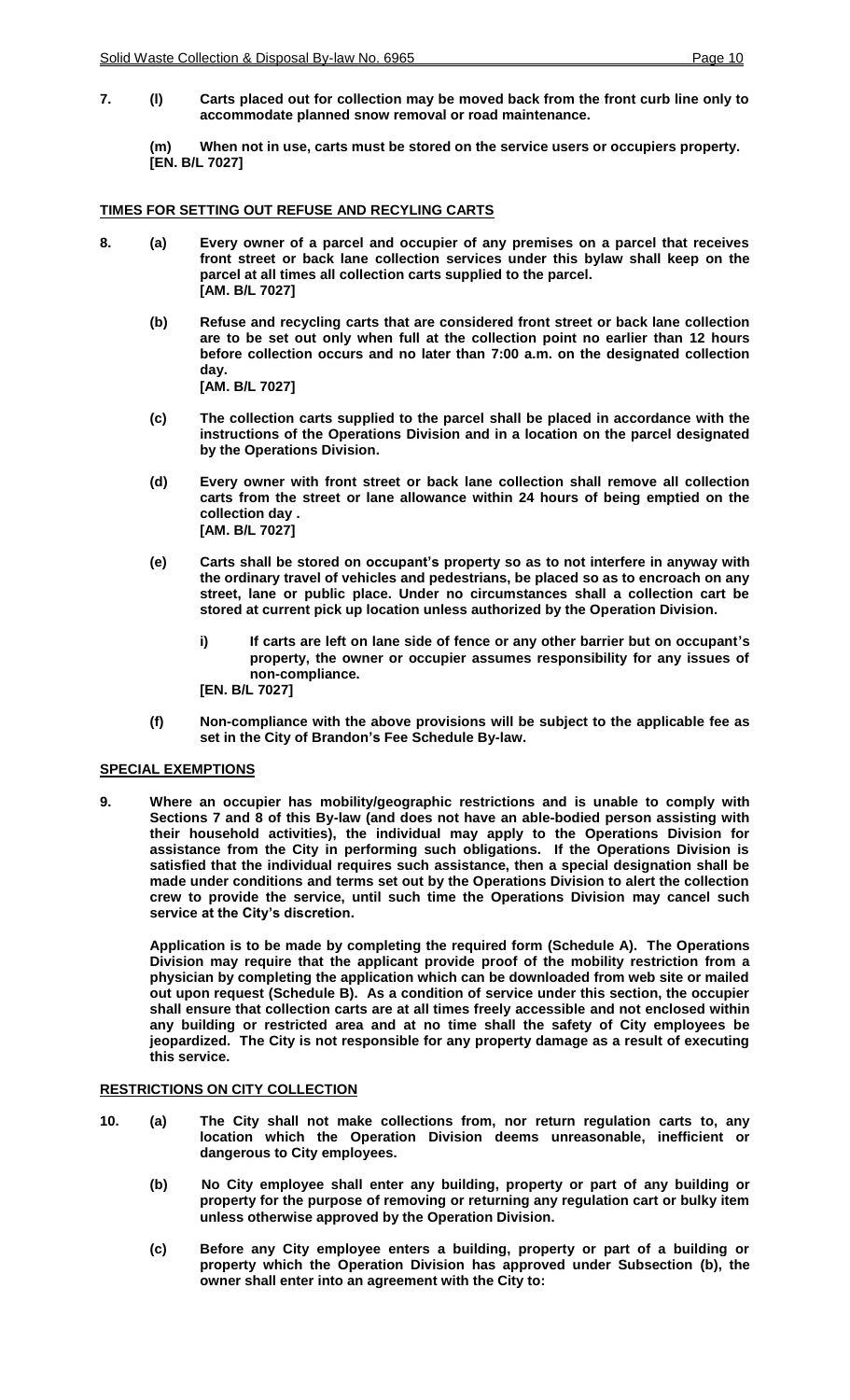- **10. (c) i) indemnify and save harmless the City against all actions, suits, claims and demands which may be brought against or made upon the City and its officers, employees and agents and against all loss, costs, charges, damages or expenses whatsoever which may be incurred, sustained or paid by the City in consequence of any employee of the City entering the building or part of it;**
	- **ii) grant to the City full power and authority to settle any such actions, suits, claims and demands on such terms as the City may consider advisable; and**
	- **iii) covenant and agree with the City to pay to the City on demand all monies paid by the City pursuant to any such settlement and also such sum as shall represent the reasonable costs of the City or its Solicitor in defending or settling any such actions, suits, claims or demands.**

#### **PART III: POWERS AND DUTIES OF OPERATIONS DIVISION**

#### **CONTROL**

- **11. (a) No person shall dispose of solid waste, hazardous waste, or contaminated soil in the City except in the manner provided in this by-law. This section shall not prohibit the use of a household garburator, or similar device, for disposal of food waste.**
	- **(b) The collection, removal and disposal of solid waste, hazardous waste, or contaminated soil in the City shall be under the direction and supervision of the Operations Division***.* **Failure to comply with City of Brandon current refuse/recycling program may result in suspension of services.**
	- **(c) The Operations Division is hereby authorized and directed to arrange a "collection" schedule for the City's periodic collection of residential refuse/recycling/organics and commercial refuse. [AM. B/L 7027]**
	- **(d) The following items shall not be allowed in the containers, including but not limited to:**
		- **i) poisons, acids, caustics, explosives or other dangerous materials, until instructions have been received from the Operations Division and/or a Provincial or Federal Environment Control Official, as appropriate;**
		- **ii) biomedical wastes and sharps***;*
		- **iii) sod, concrete, building materials, appliances or furniture, ashes, electrical and electronic equipment, motor oil, motor oil filters, motor oil containers, household hazardous waste, tires, or animal parts***.* **Property owners or occupants shall, at their expense, make arrangements to have this material hauled to the landfill site or other approved location either by the owner or occupant or arrange for commercial refuse collection.**
	- **(e) Following every amendment to the regulations contained herein, or the fees referenced herein, the Operations Division shall publish, in at least two issues of a newspaper having a general circulation in the City, a public notice advising the bylaw has been amended or the rates changed, effective on a stated date, and that same is available for viewing in the office of the Operational Services, during regular office hours. The Operations Division shall keep a current consolidation of the by-law posted in a public place in the said office at all times. Where possible, such public notice shall be published within the two week period prior to implementation of the regulations or fees; otherwise, it shall be published immediately following implementation.**
	- **(f) The decision of the Operations Division shall be final as to quantities and classes of material to be moved in accordance with this by-law.**
	- **(g) The removal and disposal of industrial refuse or commercial refuse shall be the sole responsibility of the party that has generated such refuse.**
	- **(h) When an owner or occupant requests the City to enter onto private property to collect residential or commercial refuse for disposal, the owner or occupant shall first enter into a written agreement to "save harmless" the City for any damage which may arise from such collection. Should an owner or occupant not be prepared to "save harmless" the City, then the City shall not be required to collect any refuse/recycling/organic carts from the said property and the owner or occupant shall be solely responsible for refuse removal. [AM. B/L 7027]**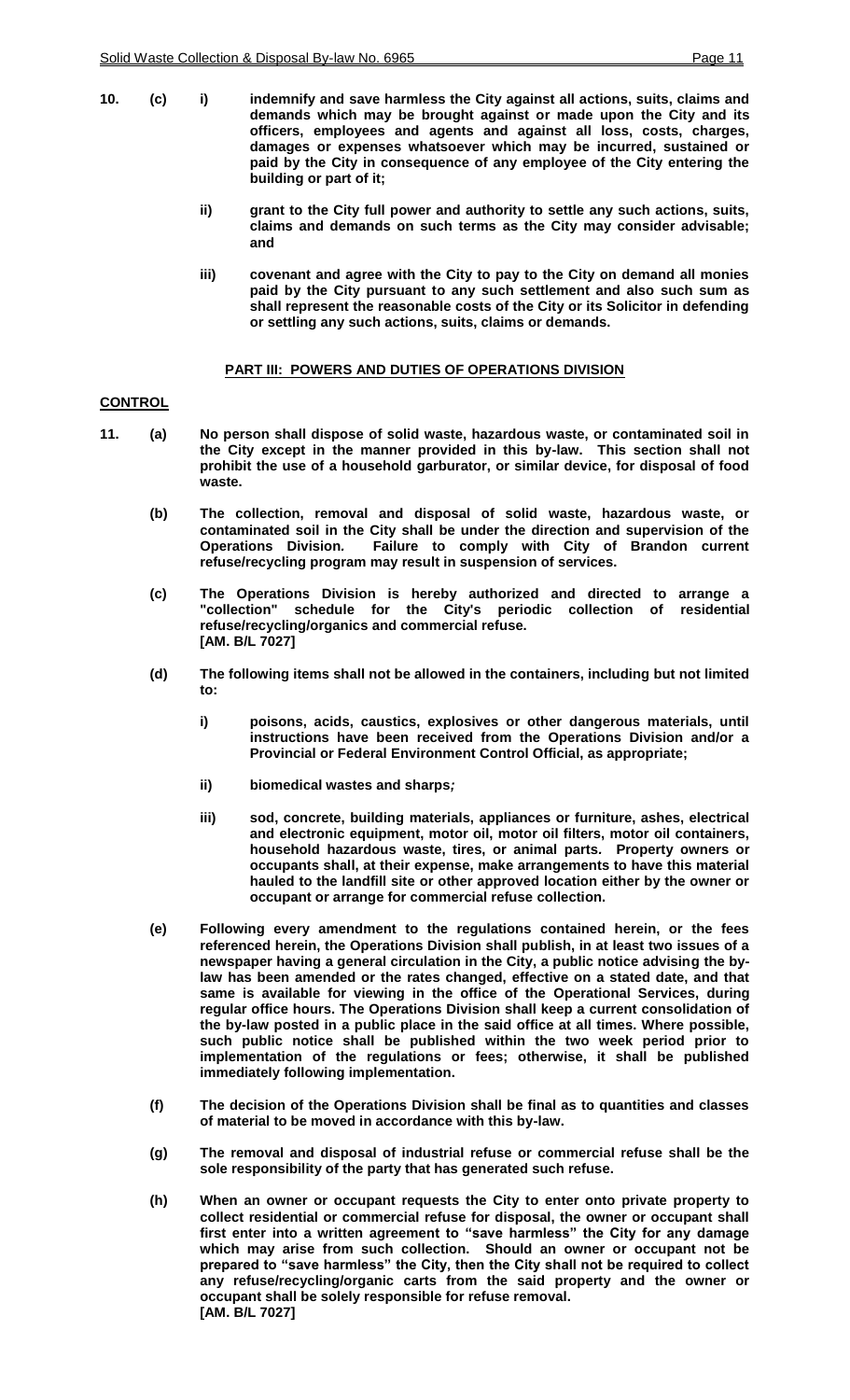- **11. (i) All animal waste should be double bagged before disposing in a refuse container.**
	- **(j) Industrial refuse or commercial refuse shall be removed by the occupant of the property or premises where such refuse originates or is accumulated, to such place and at such time, or times, as may be designated by the Operations Division.**
	- **(k) Where the owner or occupant of the premises places refuse in a refuse cart other than one which meets the specifications set out in this by-law, the owner or occupant will be responsible for disposal of same as directed by the Operations Division at the owner's expense.**
	- **(l) In the event that any owner or occupant of any property shall fail to comply with any of the foregoing provisions or conditions, the City shall not be required to remove the refuse from the premises and the removal thereof shall be the sole responsibility of the owner or occupant.**
	- **(m) Under no circumstances shall "hazardous waste", "contaminated soil" or "special waste" be disposed of into a refuse/recycling cart without a prior written agreement identifying the nature of the hazardous waste or contaminated soil being made between the generator thereof and the Operations Division and approved by either the respective Provincial or Federal regulatory agency.**
	- **(n) Everything which is in refuse/recycling/organic cart(s) when placed at the curb, or edge of laneway, is the responsibility of the property owner and/or occupier. In accordance with subsection 7 (g) ii), the operator will not pick up carts where the lid is not closed due to overfilling. Once material enters the refuse truck, it becomes the property of the City of Brandon. Removal of any materials is not permitted by anyone other than the property owner or a representative of the Operations Division. This shall also apply to everything in containers at the City's recycling depots. [AM. B/L 7027]**
	- **(o) Any material not entering the truck due to any unforeseen circumstances is still the responsibility of the property owner, excluding operator error. [EN. B/L 7027]**
- **12. The Operations Division shall:**
	- **(a) determine the frequency and scheduling of the services to be provided under this By-law, including the schedule for phasing in organic collection services to all areas of the City;**
	- **(b) designate collection points for waste which is eligible for collection;**
	- **(c) discontinue or refuse services to an owner whose property is, in the opinion of the Operation Division, unsafe for entry or egress by persons providing services with respect to the physical layout, loading facilities and the method of handling refuse and other waste on the property;**
	- **(d) where appropriate, require that the owner of a multiple family dwelling to distribute information relating to the services to all individual dwelling units within the property;**
	- **(e) provide information to the public with respect to the handling and disposal of prohibited waste;**
	- **(f) provide information and services with respect to the diversion of recyclable materials and organic materials from refuse;**
	- **(g) designate items to be included in refuse, recyclable materials, items for which bulky item collection services are provided or yard waste materials, as the case may be, and determine how same shall be collected; and**
	- **(h) in the event of inclement weather or other condition which renders the provision of the services unsafe, suspend collection services in all or part of the City for a specified period of time.**

#### **PART IV: LITTERING**

- **13. (a) No person owning or occupying property shall allow litter to accumulate upon that property in such a manner as to be unsightly or in such a manner that said litter may be blown or otherwise carried by the natural elements onto a public place, public area or private property.**
	- **(b) Persons owning or occupying property shall keep the ditches, sidewalk, lane at the rear of, and/or the boulevard in front of and flanking, and the property free of litter.**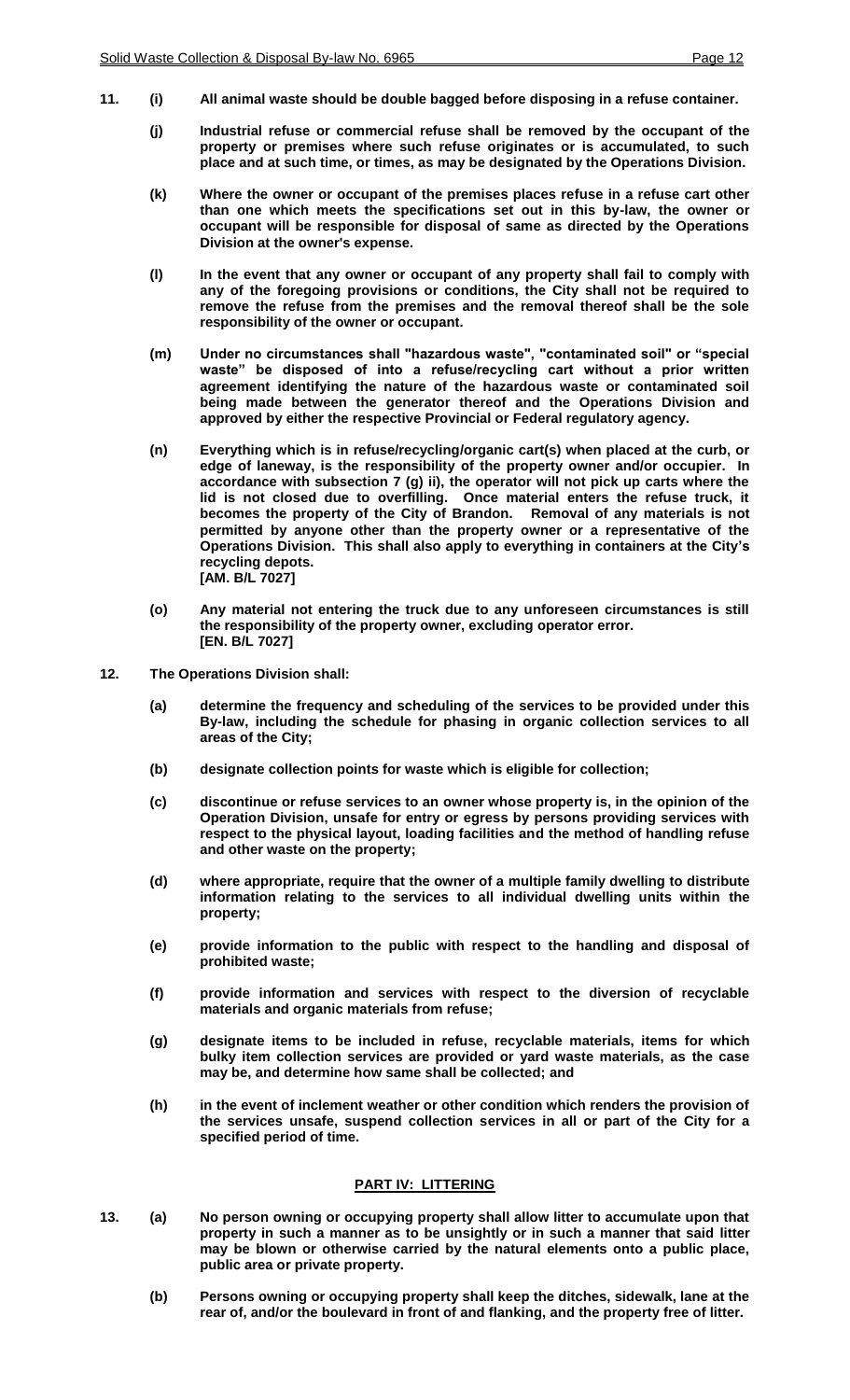- **13. (c) No person shall load a vehicle used for the conveyance of litter in such a manner that the load may be readily disturbed by vehicular movement or wind unless such vehicle is so constructed as to totally enclose the load or the load is covered by a tarpaulin, netting or other device of adequate size and design so as to totally cover the load and to prevent material escaping from the load.**
	- **(d) No person shall drive or move any vehicle within the City unless such vehicle is so constructed, loaded, or covered to prevent any load, contents or litter from being blown or deposited upon any public place, public area, or private property.**
	- **(e) The operator of any vehicle shall not throw, deposit, drop, or dump from any vehicle or allow to be blown from any vehicle, any refuse except where authorized under Section 13 hereinafter.**
	- **(f) Owners and tenants in lawful control of a public area shall provide litter receptacles in appropriate and easily accessible locations and shall be responsible for the servicing and maintenance of these receptacles.**
	- **(g) Persons owning or occupying places of business shall keep the sidewalk and boulevard in front of and flanking, and the lane at the rear of that business premises free of litter.**
	- **(h) Every proprietor of any place where foodstuffs or refreshments are sold in cartons, containers or papers, and the business is carried on under such circumstances that cartons, containers or papers are discarded in the vicinity by patrons of the place, shall keep the premises and all public or private lands, streets, lanes or passageways within a distance of 100 meters from the premises free of all discarded cartons, containers or papers by collecting and disposing of the same at such times and in such manner as shall be satisfactory to the Operations Division***.*
	- **(i) Where a business described in subsection 13 (h) is carried on in any place, all discarded cartons, containers and papers, of a kind used in the business, that are found within the 100 meters distance from the place pursuant to subsection 13 (h) shall be presumed to have been used for the sale of goods sold in that place, and to have been discarded by patrons thereof.**
	- **(j) No person shall in any public place or on private property abandon a shopping cart or leave a shopping cart unattended.**
	- **(k) No person shall deposit in or upon any vehicle, street, park, lot, public place or in any open veranda, any handbill, circular, card, advertising matter or other similar article that may litter the streets.**
	- **(l) No persons shall deposit or permit any servant, agent or employee to deposit any refuse, litter, liquid wastes or any offensive matter on or in any street, lane or public place.**
	- **(m) No person carrying on building operations or alterations shall deposit on any street, lane or public place any earth, rubbish, surplus materials or other refuse other than surplus materials.**
	- **(n) No person shall deposit any items, other than those items specified for collection, at the depots provided for residents around the City.**
	- **(o) No commercial business shall deposit any refuse or recycling material at the depots provided for residents only.**

#### **PARV V: LANDFILL SITE**

- **14. (a) All residents of the City are permitted to deposit residential refuse and residential fill material at the designated area in the landfill site, which shall be established and identified by the City. Such deposits may be made during hours that the landfill site is open, and are subject to the City's Fee Schedule By-law. The materials deposited shall not contravene the other provisions of this by-law or the terms of reference in the license issued to the City under** *The Environment Act* **or regulations as amended.**
	- **(b) No person shall make any deliveries or deposits of any sort at the landfill site at any time other than posted hours except with the permission of the Operations Division.**
	- **(c) Every driver or other person delivering refuse to the landfill site shall follow routes to and from dumping sites within the landfill site and deposit the refuse in such place and in such manner as instructed by the attendant in charge or as directed by signage and not otherwise.**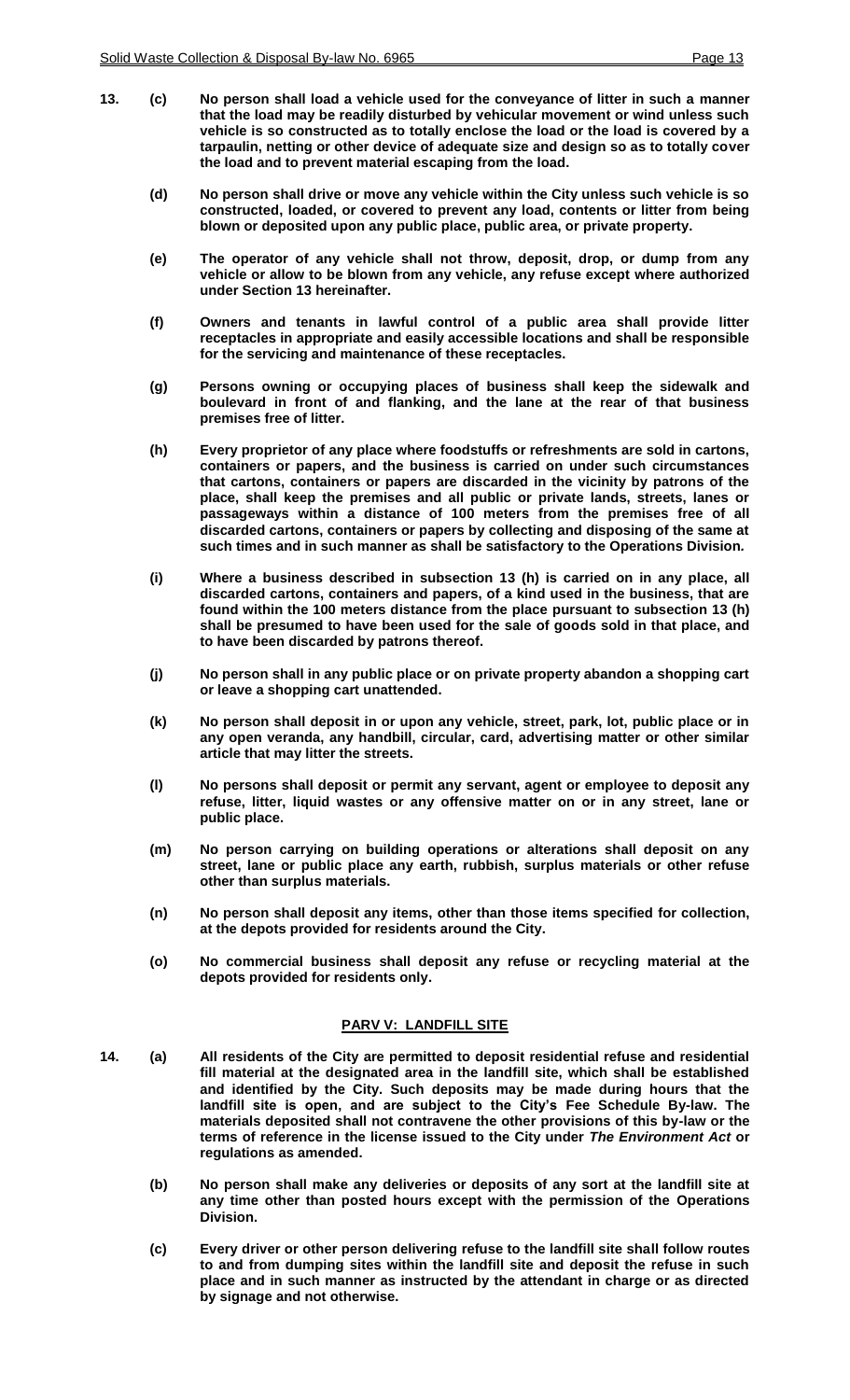- **14. (d) Notwithstanding subsection (a), the Operations Division reserves the right to waive residential tipping fees for special promotional purposes.**
	- **(e) Any person utilizing the landfill site shall obey the posted speed limits while operating a motor vehicle within the landfill site.**
	- **(f) Refuse shall be expeditiously off-loaded from the vehicle and any passengers therein shall exit the vehicle only to assist in off-loading refuse. Upon completion of off-loading, the vehicle and all its passengers shall immediately leave the landfill site.**
	- **(f.1) Children under the age of 10 must remain in vehicles at all times when unloading at the landfill site. [EN. B/L 7027]**
	- **(g) Extra-Municipal refuse shall not be deposited in the Eastview Landfill unless it meets the following criteria:**
		- **i) it originates from within a municipality that has a written agreement with the City pursuant to subsection (h); or**
		- **ii) it is contaminated soil for which the original owner has obtained a permit.**
	- **(h) Pursuant to Section 260 (1) of the Act, the City may enter into agreements with other municipalities for use of the City's Landfill site for the purpose of depositing extra municipal refuse. This agreement shall set out the fees as established by resolution of City Council together with conditions of use.**
	- **(i) The City will only accept hazardous waste or contaminated soil for which the Province of Manitoba has licensed the City to accept at the landfill site and which the facilities are able to handle. A permit must be received from the Sanitation Section prior to disposal and the permit fee, as established by resolution of City Council, must be paid. The Sanitation Section has the right to refuse hazardous waste or contaminated soil which, in their opinion, is not in the best interest of the City to accept. The Operations Division may require a Material Safety Data Sheet (MSDS) be provided in order to determine the suitability to accept and handle materials entering the Landfill site.**
	- **(j) Manure will be accepted at the Landfill site, upon authorization from the Sanitation Section, on a per truck load basis for loads equal to or less than 22 cubic meters and which weigh equal to or less than 9 tonnes. Manure in loads greater than 22 cubic meters or greater than 9 tonnes will be classified as recyclable sewage sludge***.* **Manure must comply with current regulations set forth by Provincial/Federal legislation.**
	- **(k) The City will not accept biomedical wastes or sharps for disposal at the Landfill Site.**
	- **(l) Any person(s) or commercial hauler bringing in refuse to the landfill found to be contaminating any of the recyclable material areas on site will be required to pay a cleaning fee as set forth in City of Brandon Fee Schedule By-law.**
	- **(m) Any commercial hauler disposing of a load within the active tipping area at the Eastview Landfill Site that contains greater than 55 by volume of recyclable materials shall pay the rate for surcharged material as listed in the City of Brandon Fee Schedule.**
	- **(n) The accuracy of a weigh scale ticket is the sole responsibility of the customer. Failure to verify accuracy within 72 hours of receipt from scale shall result in full value of scale ticket being charged.**
	- **(o) Any person or company with an unpaid account at the Eastview Landfill Site shall be denied access to the entire site, including the City of Brandon Material Recovery Facility, until such time issues with the outstanding account have been resolved.**

**[EN. B/L 7027]**

#### **PART VI: OFFENCES, PENALITIES AND REPEAL**

## **ABATEMENT OF NUISANCES**

**15. (a) It shall be an offence for any person to deposit or accumulate or permit to be deposited or accumulated upon his premises anything which would or may become offensive or injurious to health, or to allow such deposit or accumulation to remain upon his premises when ordered to remove same by the City or its agent.**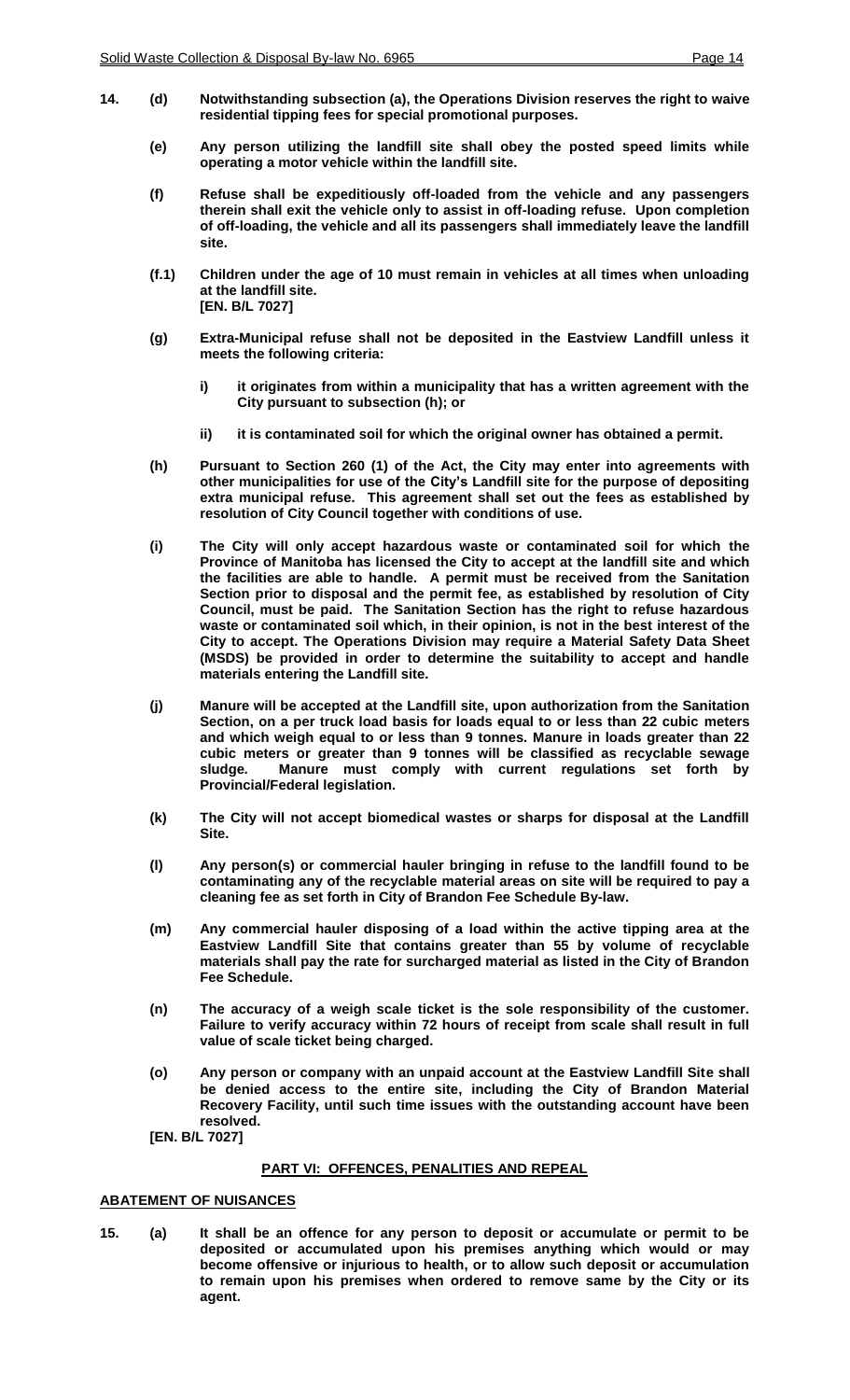- **15. (b) No person, by himself or other person, shall deposit in part or in whole, any dead animal, fish and/or poultry, offal, manure, garbage, fruit, vegetables, excreta, filth or anything which is or may become prejudicial to health upon or into any street, lot, ditch, pond, stream, river, well or storm drain or onto any lane or premises; provided, however, that the provisions of this Section shall not apply to proper disposal of any such material into the landfill site or a recycling depot with the consent of the Operations Division and providing further that it complies with the regulations of** *The Environment Act.*
	- **(c) The Operations Division may, by written notice, require the removal of any accumulation of dirt, stones, old implements, scrap iron, or other rubbish from streets or other public or private property by the person depositing same or permitting same to remain on the property owned or occupied by him. This regulation shall not affect any property that has received authority from Council which allows for the operation of any commercial or business establishment that requires the accumulation of the above materials.**

## **PENALTIES**

- **16. (a) Any person who violates, contravenes, or fails to observe and carry out any provisions of the By-law is guilty of an offence and liable on summary conviction to a fine not exceeding \$1000.00 and costs or to imprisonment for a term not exceeding one (1) month, or to both such fine and such imprisonment.**
	- **(b) Where the contravention, refusal, neglect, omission or failure, including failure to comply with a notice, order or direction given him by the Operations Division***,*  **continues for more than one day, the person is guilty of a separate offense for each day that it continues.**

## **REPEAL**

**17. By-law No. 5863/21/91 as amended, and the provisions of any other by-law or parts thereof inconsistent with this By-law are hereby repealed.**

## **ENACTMENT**

**18. This By-law shall come into force and take effect on the day following its passage.**

**DONE AND PASSED by the Council of the City of Brandon duly assembled this 12th day of April, A.D. 2010.**

| "D. K. Burgess"         |           |        |          | "C. R. Arvisais"  |
|-------------------------|-----------|--------|----------|-------------------|
| <b>MAYOR</b>            |           |        |          | <b>CITY CLERK</b> |
|                         |           |        |          |                   |
| Read a first time this  | $16^{th}$ | day of | February | A.D. 2010.        |
| Read a second time this | $12^{th}$ | day of | April    | A.D. 2010.        |
| Read a third time this  | $12^{th}$ | day of | April    | A.D. 2010.        |

**I, Conrad Robert Arvisais, Clerk of the City of Brandon, DO HEREBY CERTIFY the above within to be a true and correct copy of By-law No. 6965, as amended by By-law No. 7027.**

> *Original Signed By C. R. Arvisais*  **C. R. Arvisais, City Clerk**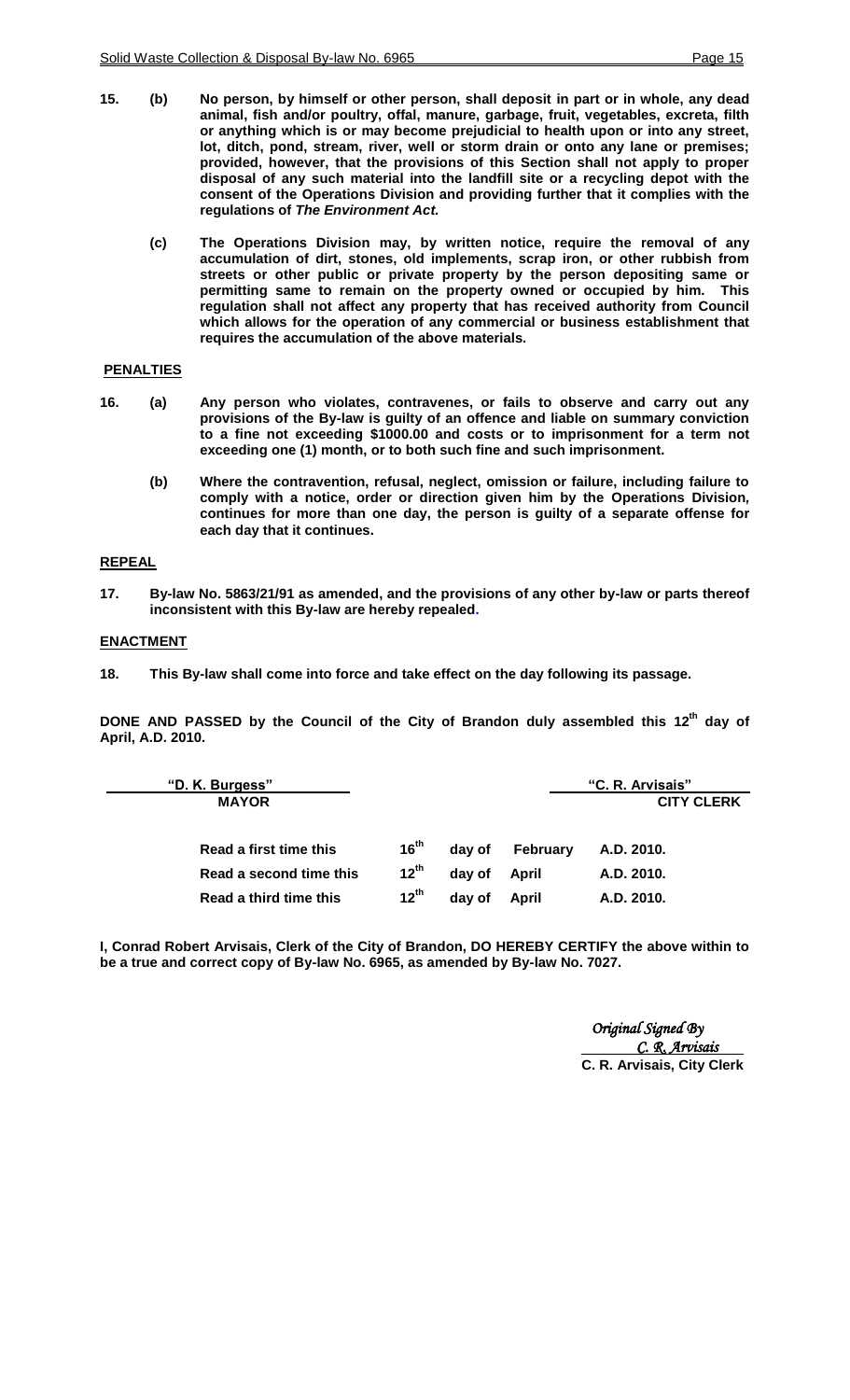#### **SCHEDULE "A" To By-law No. 6965**

## **APPLICATION FOR SERVICE LEVEL CHANGE**

**I herby declare that I have a disability that is sufficiently severe such that I am unable without assistance to set out, and bring back in after collection has occurred, my refuse and recycling carts some or all of the time. I consent to the disclosure of personal information (including medical information) by a medical professional to the City of Brandon Sanitation Section for the purposes of determining my eligibility for the Set Out/Set Back service. I will advise the City of Brandon Sanitation Section or its agents of any changes to my mobility needs. I understand that the City of Brandon Sanitation Section has the right to review my application from time to time and can revoke my registration if they determine that I am no longer eligible for the service.**

**Set Out / Set Back Service shall include collection crews entering my property parcel to move Refuse and Recycling collection carts to the curb or lane allowance for collection and return them to the property after the passage of collection.** 

|  | , as occupier of property |
|--|---------------------------|
|  |                           |

**located at .**

**Hereby apply for this service and agree to the following conditions:** 

- **The occupier of this property has a physical disability that prevents them from moving the carts to the collection point and do not have an able-bodied person to help them with this activity;**
- **Carts shall be freely accessible and not be placed inside closed buildings or a gated area;**
- **If an able-bodied person becomes available prior to the expiry of an approval, this service will no longer be provided;**
- **The City is not responsible for any damage to private property resulting from the executing of this service.**

| <b>Applicants Information</b>                                                                   |                                   |            |  |  |
|-------------------------------------------------------------------------------------------------|-----------------------------------|------------|--|--|
|                                                                                                 |                                   |            |  |  |
|                                                                                                 |                                   | Telephone: |  |  |
| Is the disability permanent? ________ (If yes, this application is valid for 3 years)           |                                   |            |  |  |
| If the disability is not permanent, at what date would the Applicant be sufficiently recovered? |                                   |            |  |  |
| Signature of Applicant                                                                          | <b>Phone Number</b>               | Date       |  |  |
|                                                                                                 |                                   |            |  |  |
| <b>Office use only</b>                                                                          |                                   |            |  |  |
| $\Box$ Your application is approved                                                             | $\Box$ Your application is denied |            |  |  |
| $\Box$ Physician's Certificate Required (Schedule "B" to be completed and returned to the City) |                                   |            |  |  |

The occupier will assist with any special designations as may be required to alert the crews that this type of collection is required; and comply with the following: \_\_\_\_\_\_\_\_\_\_\_\_\_\_\_\_\_\_\_\_\_\_\_\_\_\_\_\_\_\_\_\_\_\_\_\_\_\_\_\_\_\_\_\_\_\_\_\_\_\_\_\_\_\_\_\_\_\_\_\_\_\_\_\_\_\_\_\_\_\_\_\_\_\_\_\_\_\_\_\_\_\_\_\_\_\_\_\_\_\_\_\_\_\_\_\_\_\_\_\_

\_\_\_\_\_\_\_\_\_\_\_\_\_\_\_\_\_\_\_\_\_\_\_\_\_\_\_\_\_\_\_\_\_\_\_\_\_\_\_\_\_\_\_\_\_\_\_\_\_\_\_\_\_\_\_\_\_\_\_\_\_\_\_\_\_\_\_\_\_\_\_\_\_\_\_\_\_\_\_\_\_\_\_\_\_\_\_\_\_\_\_\_\_\_\_\_\_\_\_\_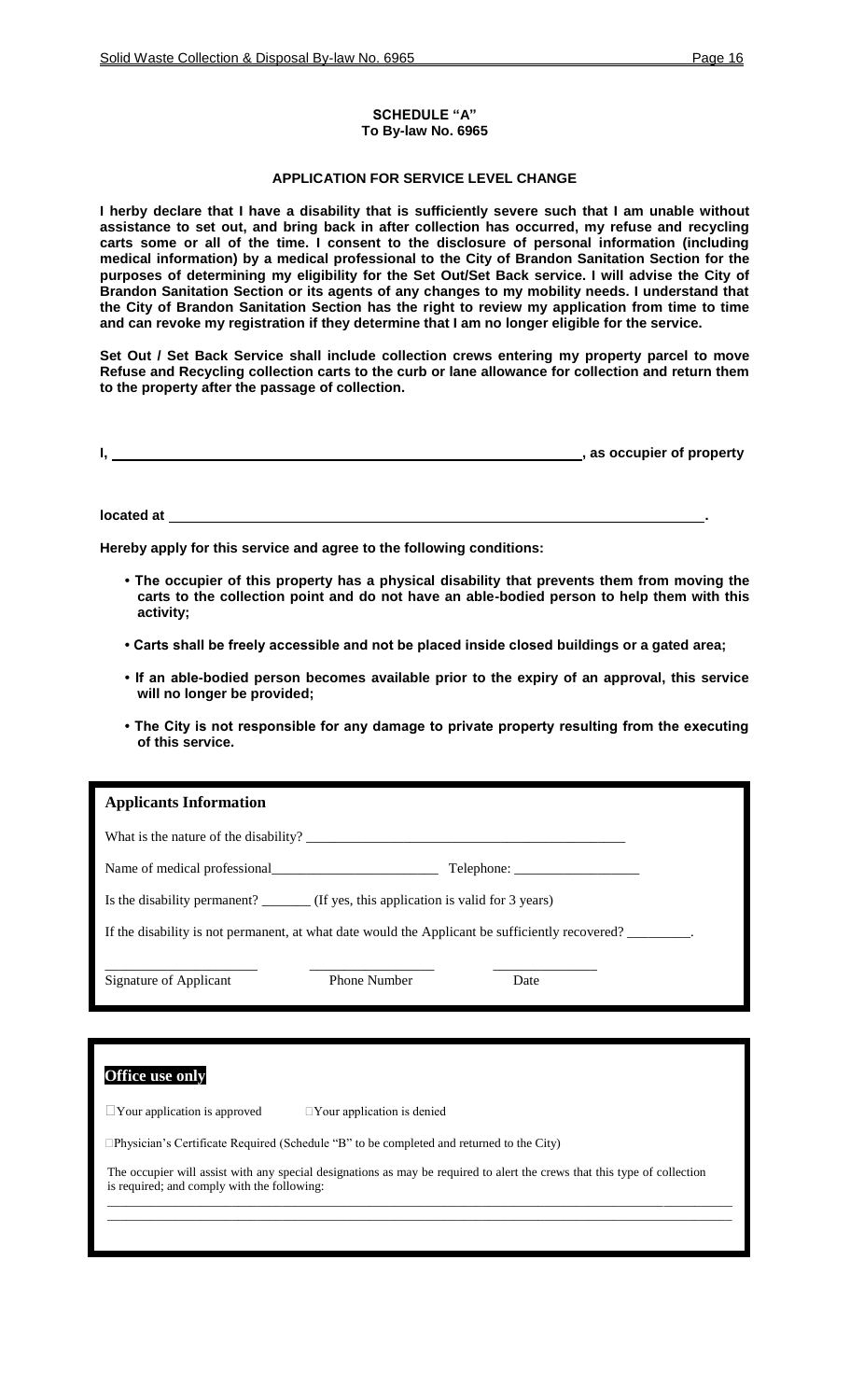#### **SCHEDULE "B" To By-law No. 6965**

## **SUPPLIMENTAL FORM FOR PERSONS WITH A DISABILITY**

**This form is provided to Physicians in order to verify that the person named herein has a physical limitation that would prevent the person from setting out wheeled refuse/recycling carts for collection at the location specified by the Operations Division.** 

**All information collected is under the authority of the Manitoba Personal Health Information Act (PHIA) and is protected by the Protection of Privacy provisions of PHIA and FIPPA (The Freedom of Information and Protection of Privacy Act) All information provided in this form is confidential and solely for the use of the City of Brandon Sanitation Section in determining eligibility for Set Out/Set Back service as authorized by the City of Brandon.** 

**I authorize the professional completing this form to release pertinent medical information to the City of Brandon Sanitation Section, about my disability or health condition as it relates to determining eligibility for this specialized service.**

|             | (Street Number and Name)<br>(Postal Code)   |                                                        |                                                                                                                                                                                          |  |
|-------------|---------------------------------------------|--------------------------------------------------------|------------------------------------------------------------------------------------------------------------------------------------------------------------------------------------------|--|
|             |                                             |                                                        |                                                                                                                                                                                          |  |
|             | Is the disability permanent? ______________ |                                                        |                                                                                                                                                                                          |  |
|             |                                             |                                                        | If the disability is not permanent, at what date would the patient be sufficiently recovered?                                                                                            |  |
|             |                                             |                                                        |                                                                                                                                                                                          |  |
|             | $\square$ Physician                         | $\Box$ Physical therapist                              | □ Certified Psychologist/Psychiatrist                                                                                                                                                    |  |
|             | $\Box$ Chiropractor                         | $\Box$ Occupational Therapist                          | $\Box$ Optometrist/Ophthalmologist                                                                                                                                                       |  |
|             | □ Registered Nurse                          | □ Social Worker                                        | □ Long Term Care Case Manager                                                                                                                                                            |  |
|             |                                             | 20                                                     |                                                                                                                                                                                          |  |
|             |                                             | Advocate or Spokesperson Completing Form for Applicant |                                                                                                                                                                                          |  |
| □           |                                             | information given to me by the applicant.              | I certify that the information provided in this application is true and correct, based upon                                                                                              |  |
| □           |                                             | which restricts their ability to manage this function. | I certify that the information provided in this application is true and correct, based upon a<br>designated service agency assessment of the applicant's health condition or disability, |  |
| <b>Name</b> |                                             |                                                        | <b>Signature</b>                                                                                                                                                                         |  |
|             | <b>Facility or Program</b>                  |                                                        | <b>Relationship to Applicant</b>                                                                                                                                                         |  |
|             | <b>Address</b>                              |                                                        | <b>Daytime Phone Number</b>                                                                                                                                                              |  |
|             | Date Received                               | <b>Date Approved</b>                                   | <b>Operations Division</b>                                                                                                                                                               |  |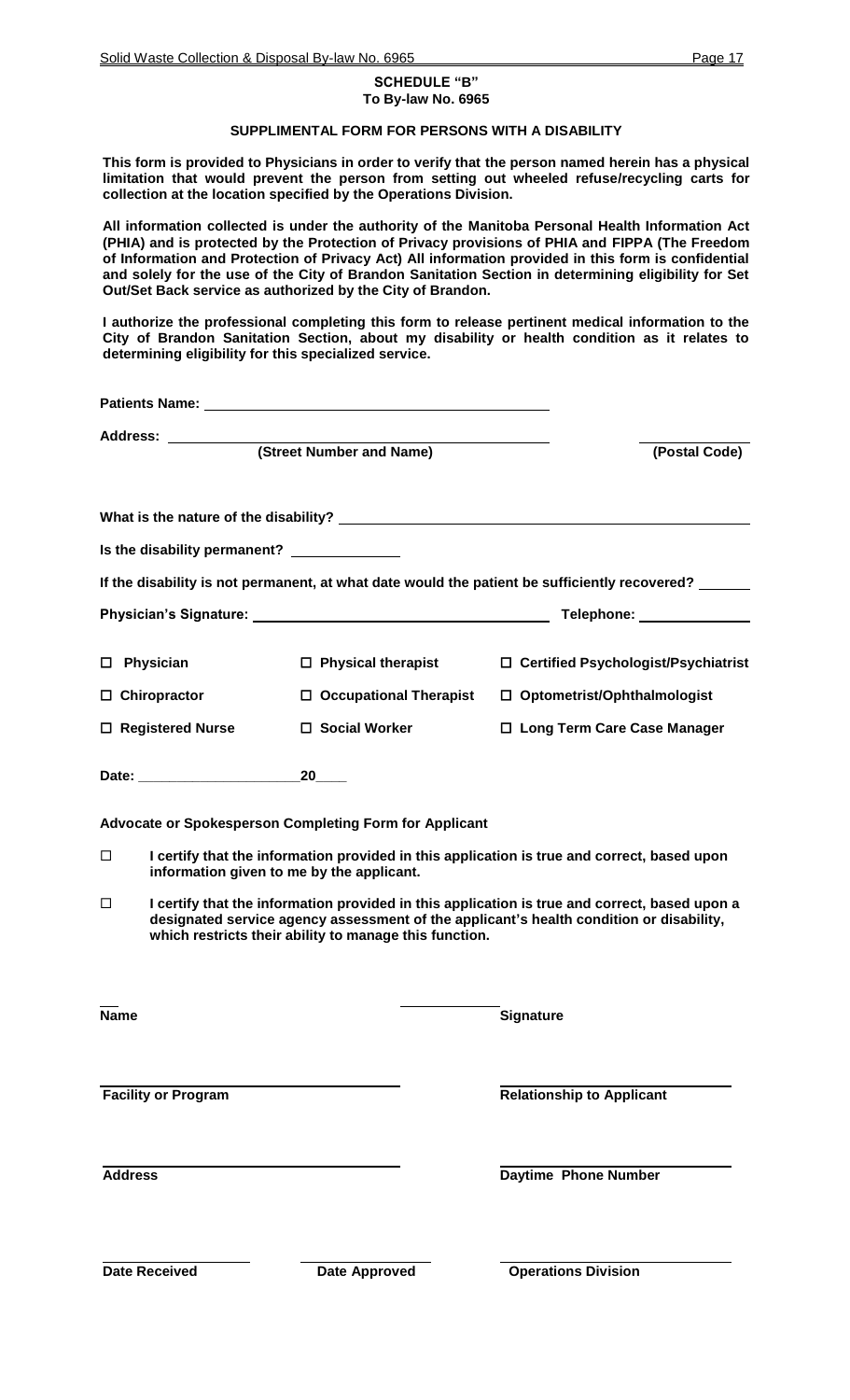## **SCHEDULE "C" To By-law No. 6965**

# **CONTAINER REPLACEMENT GUIDELINES**

| # of<br><b>Units</b>                  | <b>Complex</b>                                                                                  | <b>Current</b><br><b>Development</b>                          | <b>Capacity</b>                                                                                                                                                                                                                                                                                                                                                                                                                                                                                                                             | <b>Examples</b>                                                                          | Participation<br><b>Mandatory</b> |
|---------------------------------------|-------------------------------------------------------------------------------------------------|---------------------------------------------------------------|---------------------------------------------------------------------------------------------------------------------------------------------------------------------------------------------------------------------------------------------------------------------------------------------------------------------------------------------------------------------------------------------------------------------------------------------------------------------------------------------------------------------------------------------|------------------------------------------------------------------------------------------|-----------------------------------|
| $\overline{2}$<br>Units<br>or<br>Less | Single Family<br>Homes, Condos<br>& Duplexes                                                    | <b>Agreement Type</b><br>Individual<br>Container<br>Placement | Maximum of one 95<br>gallon refuse and<br>recycling container/unit.                                                                                                                                                                                                                                                                                                                                                                                                                                                                         | Pembina<br>Place<br>Regent<br>Ave.                                                       | Yes or No<br>Yes                  |
| $3 - 7$<br>Units                      | Converted<br>Houses, 3-<br>plexes, 4-plexes<br>& 6-plexes                                       | Multi User<br>Containers                                      | 1-95 gallon refuse and<br>recycling containers for<br>every 3 units if currently<br>sharing a container in<br>back lane.<br>If capacity is not sufficient<br>for residents needs,<br>additional containers may<br>be purchased by the set<br>up to one per unit of<br>each.<br>If multi user containers<br>are owned by property,<br>replace current capacity<br>with new containers. (ie.<br>The City of Brandon will<br>replace current 600<br>gallon containers with 4-<br>95 gallon refuse and 4-95<br>gallon recycling<br>containers). | $10^{th}$ &<br>Queens<br>$7th$ St. &<br>Richmond<br>Core area                            | Yes                               |
| $8+$<br>Units                         | Converted<br>Houses,<br>Condominium,<br>Town or Row<br>Houses and<br>Apartment<br><b>Blocks</b> | Multi User<br>Containers                                      | The City of Brandon will<br>replace current 600<br>gallon containers with 4-<br>95 gallon refuse and 4-95<br>gallon recycling<br>containers.<br>Property owners /<br>managers are<br>responsible for the safe<br>storage of containers and<br>for the setting out of<br>containers when required.                                                                                                                                                                                                                                           | Governors<br>Gates<br>Argyle<br>Courts<br>Richmond<br>Oaks<br>Condos                     | No                                |
| Mobile<br>Home                        | Mobile &<br><b>Modular Home</b><br>Parks                                                        | Multi Use<br>Container and<br>Single User<br>Containers       | Will replace single user<br>containers with choice of<br>the three sizes available.<br>In the areas of the<br>development with multi<br>user containers they will<br>be replaced with 4-95<br>gallon refuse and 4-95<br>gallon recycling container<br>for every 600 gallon<br>container.                                                                                                                                                                                                                                                    | Brentwood<br>Village<br>Monterey<br><b>Estates</b><br>Highland<br>Park<br><b>Estates</b> | No                                |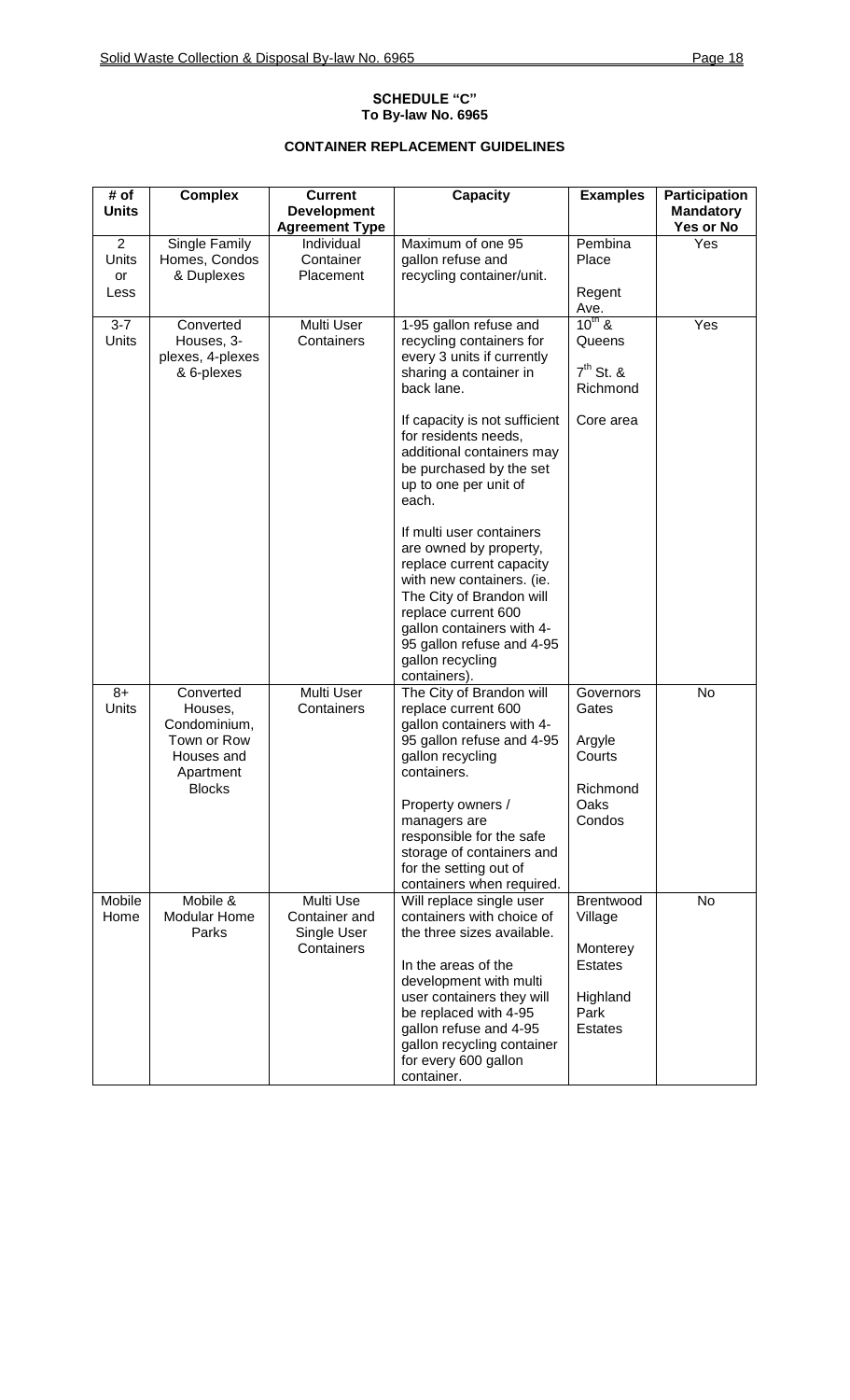## **BULK ITEM POLICY**

Large items are not collected as part of the regular refuse collection program, however there is a special bulky item collection program in place which allows those large items to be picked up at the curb or in the lane way.

The Bulky Item Collection Program is a user-pay system that operates year round, one week per month.

1. Do not put out bulky waste for regular waste collection. Bulky waste is classified as refuse that will not fit in the containers used for weekly collection.

## **Bulky Item Pick-Up Restrictions;**

- City of Brandon Residents ONLY
- Size Requirements
	- Limited to 25 kgs in weight and a maximum 1 meter in dimension in any one way (with exception of household appliances/furniture or wood/tree branches) - Furniture and appliances are exempt to weight and size restrictions
		- Tree branches and/or wood is to be bundled and not to exceed 2 meters in length, or 25 kgs per bundle
	- o 1 tag required per item or bundle

## NO Hazardous Waste accepted under this program

- 2. Acceptable items may include: furniture, large appliances (fridges, freezers, air-conditioners, stoves, etc.) hot water tanks and mattresses. Contact Eastview Landfill at 729-2281 for a special pick up. A charge will apply for each item.
- 3. Household construction/renovation materials, such as drywall, lumber (both treated and untreated), shingles, concrete, doors, bathtub, windows or carpets must be taken to the Eastview Landfill Site for disposal. There is no fee for a weight under 500 lbs. Information on the Eastview Landfill Site is available online at **[www.brandon.ca.](http://www.brandon.ca/)** Commercial haulers operating within the City will also provide bins for collection of construction materials.
- 4. Yard waste and branches can be taken to the Eastview Landfill Site for composting and grinding. There is no charge for residential service for loads under 500 kgs.

If you have a large item you wish to dispose of using this program, just follow the three simple steps below:

1. Purchase bulky item ticket at one of the following locations:

| Eastview Landfill Site - | 3300 Victoria Avenue East<br>Monday to Friday, 8am - 4pm         |
|--------------------------|------------------------------------------------------------------|
| Civic Services Complex - | 900 Richmond Avenue East<br>Monday to Friday, 8:30am - 4pm       |
| City Hall - Treasury -   | $410 - 9$ <sup>th</sup> Street<br>Monday to Friday, 8:30am - 4pm |

Please note that each item requires are ticket. Ticket costs are according to the fee schedule.

- 2. Call the Eastview Landfill at 729-2281 to schedule pick up date (please have your purchased ticket on hand).
- 3. Have bulky item(s) out to the curb or back lane by 7:00 a.m. on the specified collection day. City crews are unable to enter onto private property to retrieve items. Ensure that all items are tagged. Any untagged items will not be picked up.